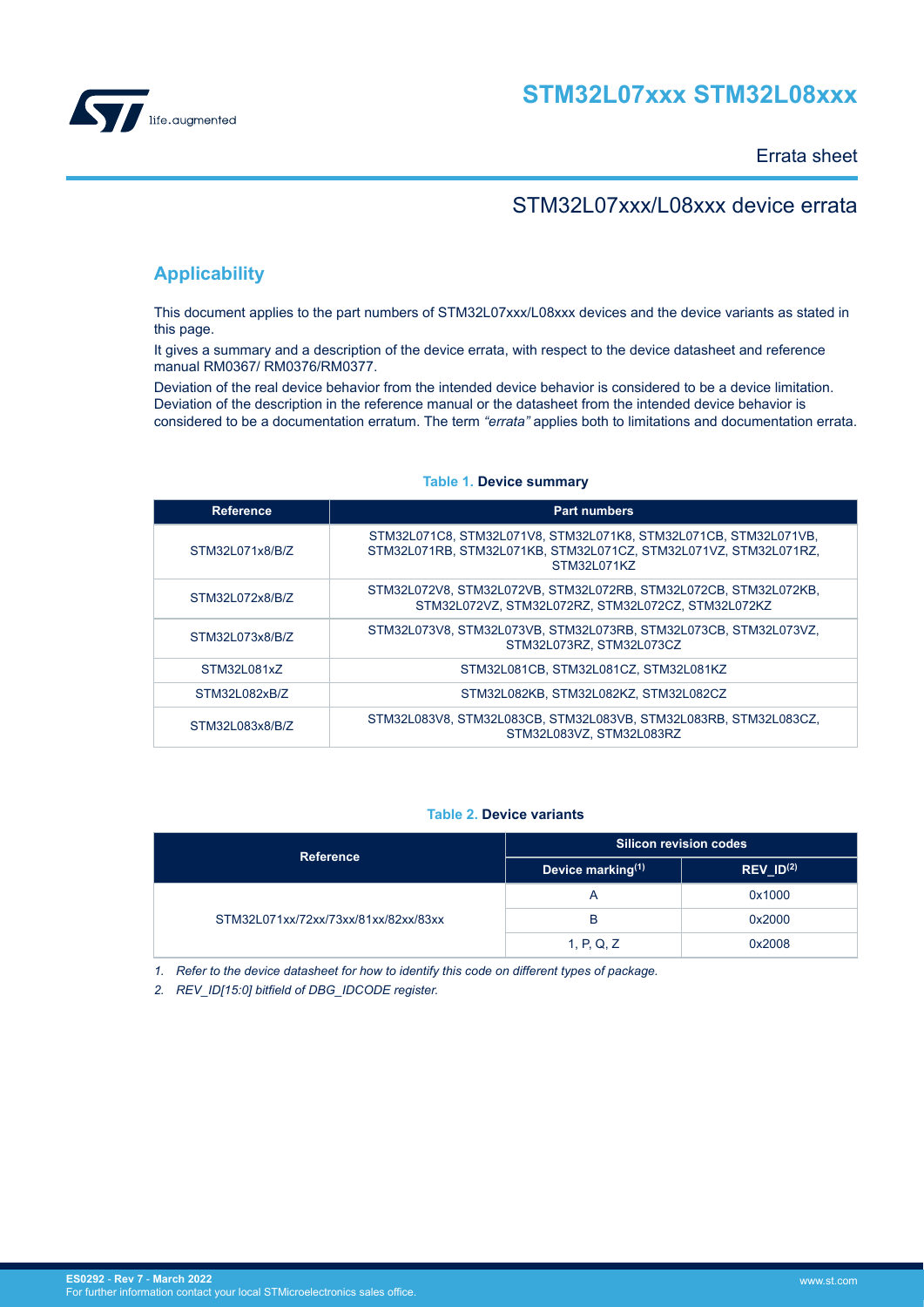<span id="page-1-0"></span>

# **1 Summary of device errata**

The following table gives a quick reference to the STM32L07xxx/L08xxx device limitations and their status:

- A = limitation present, workaround available
- N = limitation present, no workaround available
- P = limitation present, partial workaround available
- *"-"* = limitation absent

Applicability of a workaround may depend on specific conditions of target application. Adoption of a workaround may cause restrictions to target application. Workaround for a limitation is deemed partial if it only reduces the rate of occurrence and/or consequences of the limitation, or if it is fully effective for only a subset of instances on the device or in only a subset of operating modes, of the function concerned.

|                 |                |                                                                                                                     |           | <b>Status</b> |                       |
|-----------------|----------------|---------------------------------------------------------------------------------------------------------------------|-----------|---------------|-----------------------|
| <b>Function</b> | <b>Section</b> | <b>Limitation</b>                                                                                                   | Rev.<br>A | Rev.<br>B.    | Rev.<br>1, P,<br>Q, Z |
|                 | 2.1.1          | Delay after an RCC peripheral clock enabling                                                                        | A         | A             | A                     |
|                 | 2.1.2          | Flash memory wakeup issue when waking up from Stop or Sleep with<br>Flash in power-down mode                        | A         |               | L.                    |
|                 | 2.1.3          | Unexpected system reset when waking up from Stop mode with<br>requlator in low-power mode                           | A         |               | ٠                     |
|                 | 2.1.4          | I2C and USART cannot wake up the device from Stop mode                                                              | N         | N             | $\bar{\phantom{a}}$   |
| System          | 2.1.5          | LDM, STM, PUSH and POP not allowed in IOPORT bus                                                                    | N         | N             | N                     |
|                 | 2.1.6          | BOOT MODE bits do not reflect the selected boot mode                                                                | N         | N             | ÷,                    |
|                 | 2.1.7          | Electrical sensitivity characteristics lower compared to other STM32<br>devices                                     | N         | N             | N                     |
|                 | 2.1.8          | BFB2 bit does not select boot from Bank 2 system memory                                                             | A         | A             | L.                    |
|                 | 2.1.9          | Interrupts masked when using dual-bank boot mechanism                                                               | A         | A             | A                     |
|                 | 2.2.1          | PE2 AF2 alternate function (TIM3 ETR) not available                                                                 | A         | ÷.            | L,                    |
| <b>GPIO</b>     | 2.2.2          | PB6, PB7, PD0, PD1, PD7 AF1 alternate functions not available when<br><b>LCD</b> controller is enabled              | N         |               | ÷,                    |
|                 | 2.2.3          | PB4 not available on UFQFPN32 package                                                                               | N         |               | ÷,                    |
| <b>DMA</b>      | 2.3.1          | DMA disable failure and error flag omission upon simultaneous<br>transfer error and global flag clear               | A         | A             | A                     |
|                 | 2.4.1          | Overrun flag is not set if EOC reset coincides with new conversion<br>end                                           | P         | P             | P                     |
| <b>ADC</b>      | 2.4.2          | Writing ADC CFGR1 register while ADEN bit is set resets RES[1:0]<br>bitfield                                        | A         | A             | A                     |
|                 | 2.4.3          | Out-of-threshold value is not detected in AWD1 Single mode                                                          | A         | A             | A                     |
|                 | 2.5.1          | DMA request not automatically cleared by clearing DMAEN                                                             | A         | A             | A                     |
| <b>DAC</b>      | 2.5.2          | DMA underrun flag not set when an internal trigger is detected on the<br>clock cycle of the DMA request acknowledge | N         | N             | N                     |
| <b>COMP</b>     | 2.6.1          | COMP1_CSR and COMP2_CSR lock bit reset by SYSCFGRST bit in<br><b>RCC APB2RSTR register</b>                          | N         | N             | N                     |
|                 | 2.6.2          | Output of comparator 2 cannot be internally connected to input 1 of<br>low-power timer                              | A         |               |                       |
| <b>TSC</b>      | 2.7.2          | Touch sensing channels not available in dynamic voltage range 3                                                     | A         | A             | A                     |

## **Table 3. Summary of device limitations**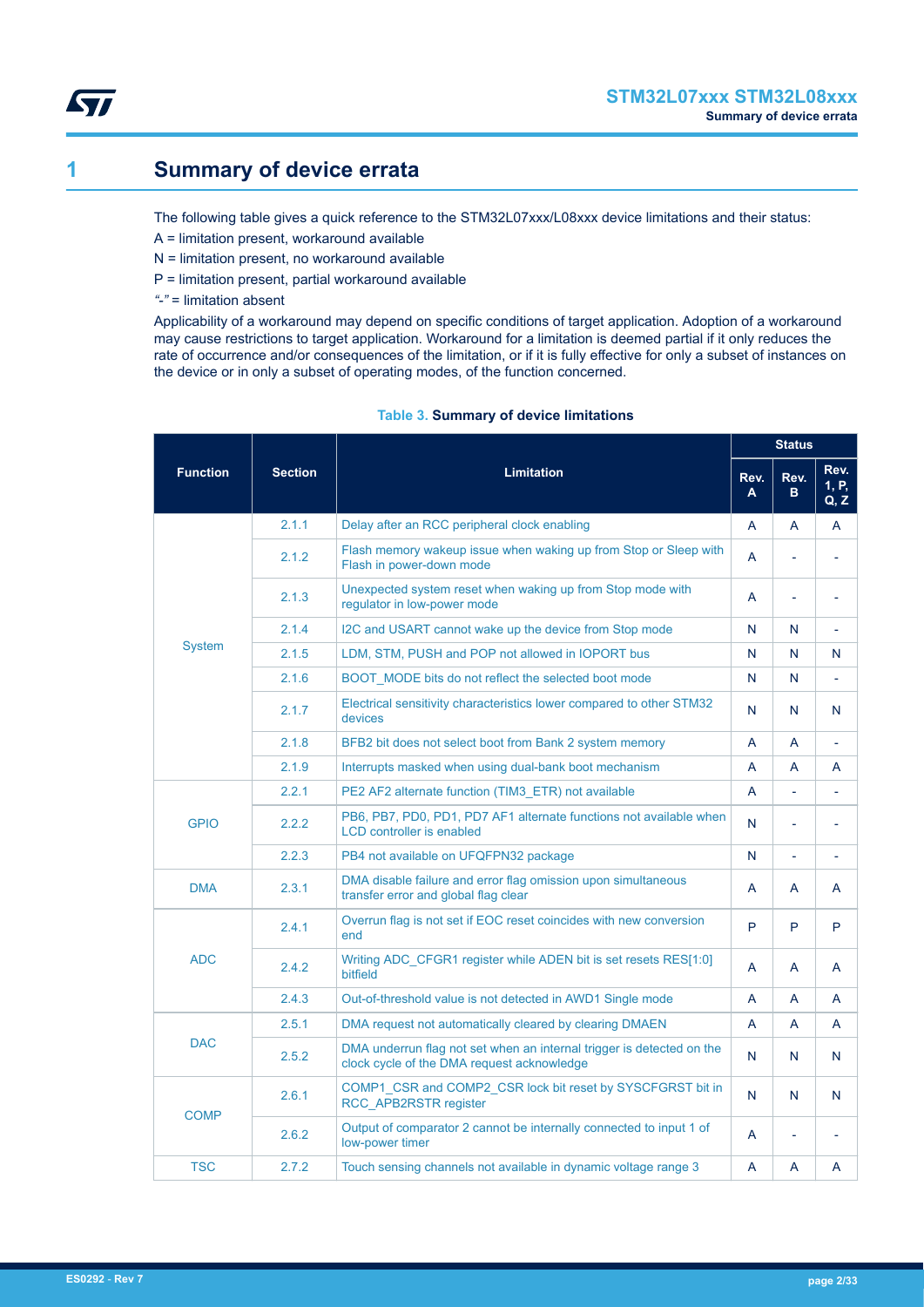# **STM32L07xxx STM32L08xxx**

|                     |                |                                                                                                                      |           | <b>Status</b> |                       |
|---------------------|----------------|----------------------------------------------------------------------------------------------------------------------|-----------|---------------|-----------------------|
| <b>Function</b>     | <b>Section</b> | <b>Limitation</b>                                                                                                    | Rev.<br>A | Rev.<br>В     | Rev.<br>1, P,<br>Q, Z |
|                     | 2.9.1          | PWM re-enabled in automatic output enable mode despite of system<br>break                                            | P         | P             | P                     |
| <b>TIM</b>          | 2.9.3          | Consecutive compare event missed in specific conditions                                                              | N         | N             | N                     |
|                     | 2.9.4          | Output compare clear not working with external counter reset                                                         | P         | P             | P                     |
|                     | 2.10.1         | Device may remain stuck in LPTIM interrupt when entering Stop<br>mode                                                | A         | A             | A                     |
| <b>LPTIM</b>        | 2.10.2         | Device may remain stuck in LPTIM interrupt when clearing event flag                                                  | P         | P             | P                     |
|                     | 2.10.3         | LPTIM events and PWM output are delayed by 1 kernel clock cycle                                                      | P         | P             | P                     |
|                     | 2.11.1         | Spurious tamper detection when disabling the tamper channel                                                          | N         | N             | N                     |
|                     | 2.11.2         | RTC calendar registers are not locked properly                                                                       | A         | A             | A                     |
| <b>RTC and TAMP</b> | 2.11.3         | RTC interrupt can be masked by another RTC interrupt                                                                 | A         | A             | A                     |
|                     | 2.11.4         | Calendar initialization may fail in case of consecutive INIT mode entry                                              | A         | A             | A                     |
|                     | 2.11.5         | Alarm flag may be repeatedly set when the core is stopped in debug                                                   | N         | N             | N                     |
|                     | 2.12.1         | 10-bit master mode: new transfer cannot be launched if first part of<br>the address is not acknowledged by the slave | A         | A             | A                     |
|                     | 2.12.3         | Wrong data sampling when data setup time (tSU;DAT) is shorter than<br>one I2C kernel clock period                    | P         | P             | P                     |
| 12C                 | 2.12.4         | Spurious bus error detection in master mode                                                                          | A         | A             | A                     |
|                     | 2.12.5         | Last-received byte loss in reload mode                                                                               | P         | P             | P                     |
|                     | 2.12.6         | Spurious master transfer upon own slave address match                                                                | P         | P             | P                     |
|                     | 2.12.8         | OVR flag not set in underrun condition                                                                               | N         | N             | N                     |
|                     | 2.12.9         | Transmission stalled after first byte transfer                                                                       | A         | A             | A                     |
|                     | 2.13.1         | Non-compliant sampling for NACK signal from smartcard                                                                | N         | N             | N                     |
|                     | 2.13.2         | Break request preventing TC flag from being set                                                                      | A         | A             | A                     |
| <b>USART</b>        | 2.13.3         | RTS is active while $RE = 0$ or $UE = 0$                                                                             | A         | A             | A                     |
|                     | 2.13.4         | Receiver timeout counter wrong start in two-stop-bit configuration                                                   | A         | A             | A                     |
|                     | 2.13.5         | Data corruption due to noisy receive line                                                                            | N         | N             | N                     |
|                     | 2.14.1         | Break request preventing TC flag from being set                                                                      | A         | A             | A                     |
| <b>LPUART</b>       | 2.14.2         | RTS is active while $RE = 0$ or $UE = 0$                                                                             | A         | A             | A                     |
|                     | 2.14.3         | Receiver timeout counter wrong start in two-stop-bit configuration                                                   | A         | A             | Α                     |
|                     | 2.14.4         | Data corruption due to noisy receive line                                                                            | N         | N             | N                     |
|                     | 2.15.1         | BSY bit may stay high when SPI is disabled                                                                           | A         | A             | A                     |
|                     | 2.15.2         | BSY bit may stay high at the end of data transfer in slave mode                                                      | A         | A             | Α                     |
|                     | 2.15.3         | Corrupted last bit of data and/or CRC, received in master mode with<br>delayed SCK feedback                          | A         | A             | A                     |
| SPI/I2S             | 2.15.4         | SPI CRC corruption upon DMA transaction completion by another<br>peripheral                                          | P         | P             | P                     |
|                     | 2.15.5         | In I2S slave mode, enabling I2S while WS is active causes<br>desynchronization                                       | A         | A             | A                     |
|                     | 2.15.6         | Wrong CRC in full-duplex mode handled by DMA with imbalanced<br>setting of data counters                             | A         | A             | A                     |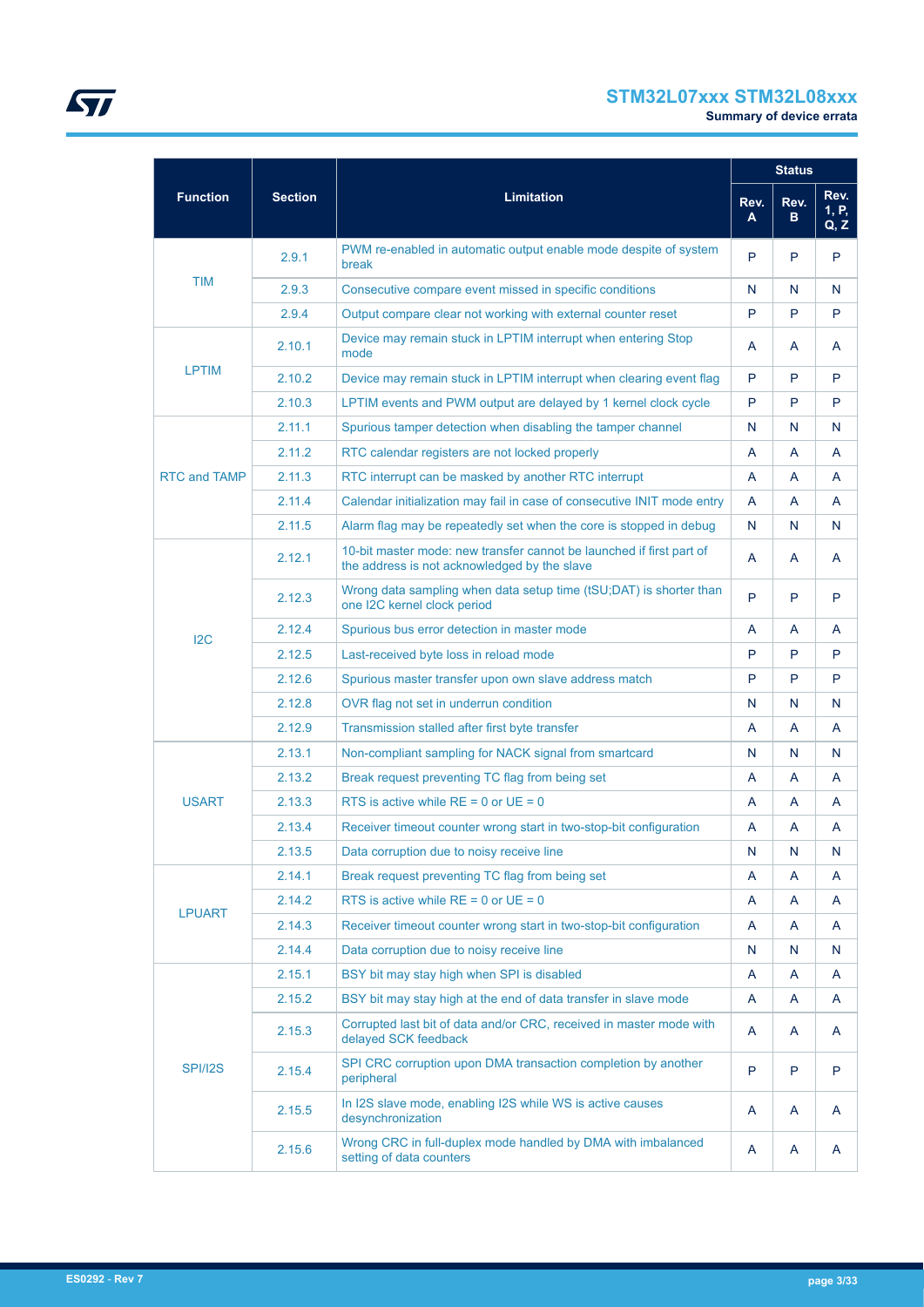# **STM32L07xxx STM32L08xxx**

**Summary of device errata**

|                 |                |                                                                                                                                 |           | <b>Status</b> |                       |
|-----------------|----------------|---------------------------------------------------------------------------------------------------------------------------------|-----------|---------------|-----------------------|
| <b>Function</b> | <b>Section</b> | <b>Limitation</b>                                                                                                               | Rev.<br>A | Rev.<br>в     | Rev.<br>1, P,<br>Q, Z |
|                 | 2.15.8         | Anticipated communication upon SPI transit from slave receiver to<br>master                                                     | A         | A             | A                     |
| <b>SPI/I2S</b>  | 2.15.9         | I2S slave in PCM short pulse mode sensitive to timing between WS<br>and CK                                                      | P         | P             | P                     |
|                 | 2.15.10        | Limited SPI frequency when peripheral is configured in Master<br>reception or in Slave transmission mode and VDD is below 2.7 V | N         |               |                       |
|                 | 2.16.2         | ESOF interrupt timing desynchronized after resume signaling                                                                     | A         | A             | A                     |
| <b>USB</b>      | 2.16.3         | Incorrect CRC16 in the memory buffer                                                                                            | N         | N             | N                     |
|                 | 2.16.4         | USB BCD functionality limited below -20 °C                                                                                      | N         | N             | N                     |

The following table gives a quick reference to the documentation errata.

| <b>Function</b> | <b>Section</b> | <b>Documentation erratum</b>                                            |
|-----------------|----------------|-------------------------------------------------------------------------|
| <b>DMA</b>      | 2.3.2          | Byte and half-word accesses not supported                               |
| <b>TSC</b>      | 2.7.1          | Inhibited acquisition in short transfer phase configuration             |
| <b>RNG</b>      | 2.8.1          | RNG clock error does not stop random numbers                            |
| <b>TIM</b>      | 2.9.2          | TRGO and TRGO2 trigger output failure                                   |
| 12C             | 2.12.2         | Wrong behavior in Stop mode                                             |
|                 | 2.12.7         | START bit is cleared upon setting ADDRCF, not upon address match        |
| <b>SPI/I2S</b>  | 2.15.7         | CRC error in SPI slave mode if internal NSS changes before CRC transfer |
| <b>USB</b>      | 2.16.1         | Possible packet memory overrun/underrun at low APB frequency            |

## **Table 4. Summary of device documentation errata**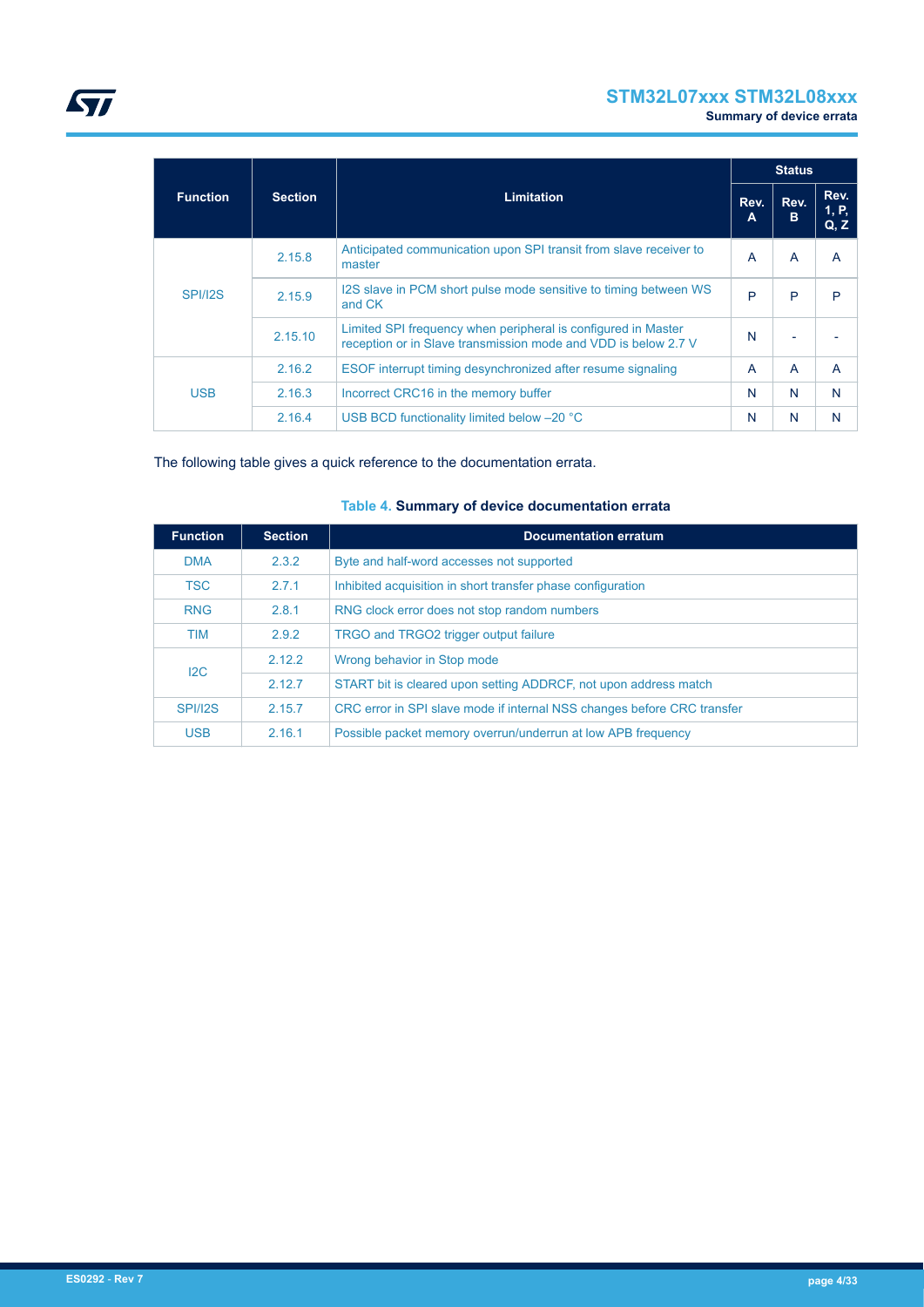<span id="page-4-0"></span>

# **2 Description of device errata**

The following sections describe limitations of the applicable devices with  $Arm^{\circledR}$  core and provide workarounds if available. They are grouped by device functions.

*Note: Arm is a registered trademark of Arm Limited (or its subsidiaries) in the US and/or elsewhere.*

arm

## **2.1 System**

## **2.1.1 Delay after an RCC peripheral clock enabling**

## **Description**

A delay between an RCC peripheral clock enable and the effective peripheral enabling should be taken into account in order to manage the peripheral read/write from/to registers.

This delay depends on the peripheral mapping:

- If the peripheral is mapped on AHB: the delay should be equal to 1 AHB clock cycle after the clock enable bit is set in the hardware register.
	- For I/O peripheral, the delay should be equal to 1 AHB clock cycle after the clock enable bit is set in the hardware register (only applicable to write accesses).
- If the peripheral is mapped on APB: No delay is necessary (no limitation).

## **Workaround**

- Enable the peripheral clock some time before the peripheral read/write register is required.
- For AHB peripheral (including I/O), insert a dummy read operation to the corresponding register.

## **2.1.2 Flash memory wakeup issue when waking up from Stop or Sleep with Flash in power-down mode**

## **Description**

When an external wakeup event (EXTI) occurs in a narrow time window around low-power mode entry (Stop or Sleep mode with Flash memory in power-down state), the Flash wakeup time may be increased. As a result, the first data read or instruction fetch from Flash may be incorrect.

## **The probability that this issue occurs is very low since it may happen only during a very narrow time window.**

## **Workaround**

Three workarounds are available:

- Do not put the Flash memory module in power-down mode when entering Sleep or Low-power sleep modes.
- Before entering Stop mode by executing a WFI instruction from RAM, set the RUN PD bit in the FLASH\_ACR register. After exiting from Stop mode, the Flash memory is automatically powered ON and you can resume program execution from Flash memory. After wakeup, clear the RUN\_PD bit.
- Before entering Stop mode by executing WFI instruction from RAM, set the RUN\_PD bit in the FLASH\_ACR register and set the DS\_EE\_KOFF bit in PWR\_CR register. After resuming from Stop mode, the Flash memory stays in power-down mode. Wake-up the Flash memory by clearing FLASH\_ACR\_RUN\_PD bit and return to code execution.

## **2.1.3 Unexpected system reset when waking up from Stop mode with regulator in low-power mode**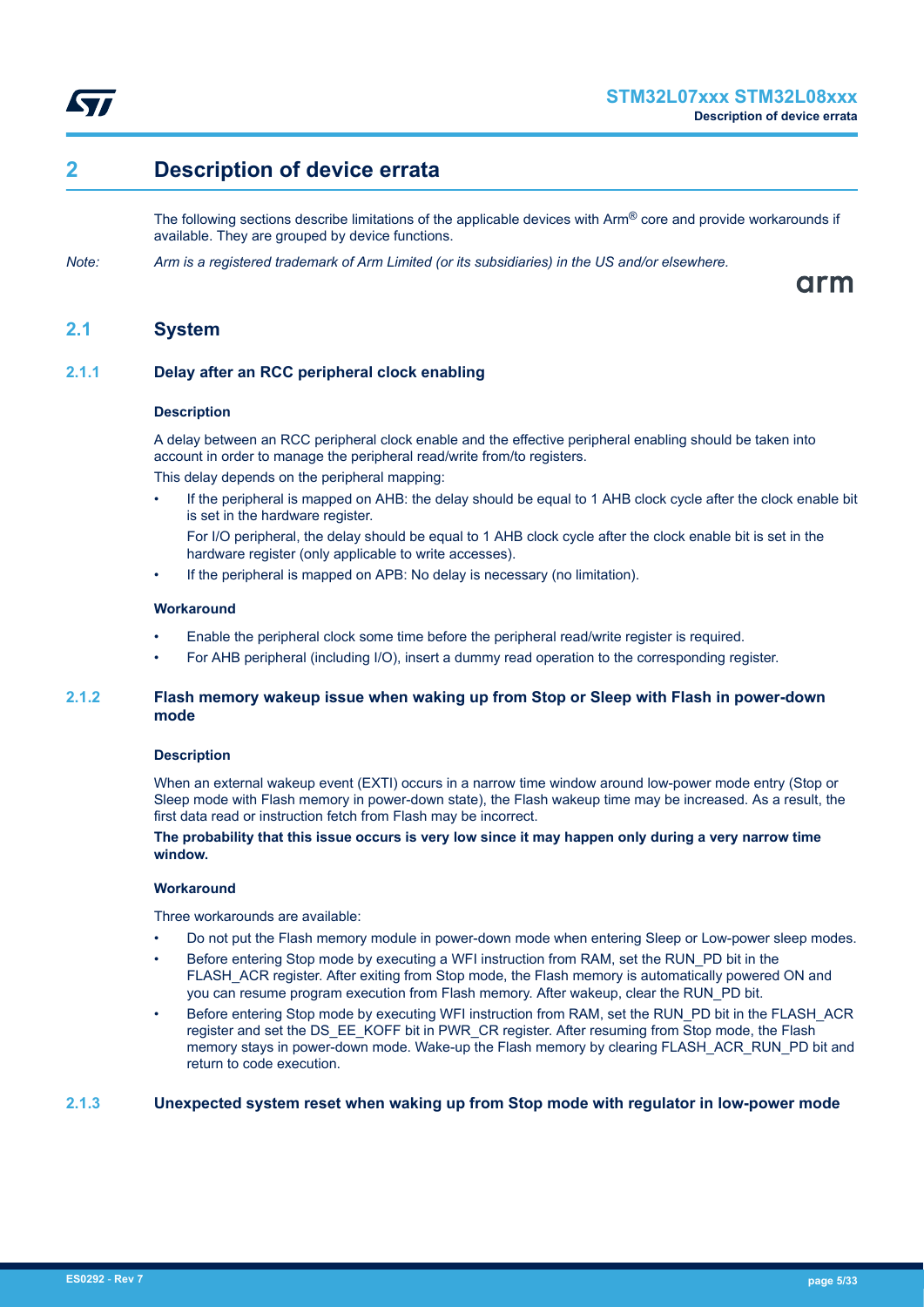<span id="page-5-0"></span>

## **Description**

When the device returns to Run mode after waking up from Stop mode while the internal voltage regulator is configured to switch to low-power mode in Stop mode (LPSDSR = 1 in PWR\_CR register), an unexpected system reset may occur if the following conditions are met:

- The internal regulator is set to Range 2 or Range 3 before entering Stop mode.
- $V<sub>DD</sub>$  power supply is below 2.7 V.

## **The probability that this issue occurs is very low since it may happen only for very narrow supply voltage windows which vary from one device to another.**

This reset is internal only and does not affect the NRST pin state and the flags in the Control/status register (RCC\_CSR).

## **Workaround**

Two workarounds are possible:

- Enter Stop mode with the internal voltage regulator set to main mode (LPSDSR=0 in PWR\_CR).
- Set the internal voltage regulator to Range1 before entering Stop mode.

## **2.1.4 I2C and USART cannot wake up the device from Stop mode**

## **Description**

When the microcontroller is in Stop mode with the regulator in low-power mode, an unexpected system reset may occur if the I2C or the USART attempts to wake up the device.

This limitation also impacts LPUART when the HSI16 is used as clock source instead of LSE.

This reset is internal only and does not affect the NRST pin state and the flags in the Control/status register (RCC\_CSR).

The lower the  $V_{DD}$  value, the more often this unpredictable behavior may occur.

## **Workaround**

## None.

It is recommended to avoid using the USART and I2C wakeup from Stop mode features. To disable them, keep WUPEN bit in I2C\_CR1 and UESM bit in USARTx\_CR1 at 0.

Two solutions are then possible to perform I2C or USART communications:

- Put the microcontroller in a mode different from Stop (or Standby mode) before initiating communications.
- Replace Stop mode with Stop mode plus regulator in main mode by keeping LPSDSR bit of PWR\_CR set to  $\Omega$

## **2.1.5 LDM, STM, PUSH and POP not allowed in IOPORT bus**

## **Description**

The instructions Load Multiple (LM), Store Multiple (STM), PUSH and POP fail when the address points to the IOPORT bus memory area (address range = 0x5XXX XXXX).

## **Workaround**

None.

## **2.1.6 BOOT\_MODE bits do not reflect the selected boot mode**

## **Description**

The BOOT\_MODE[1:0] bits of the SYSCFG\_CFGR1 register remain set to '0' while they should reflect the boot mode selected by the boot pins.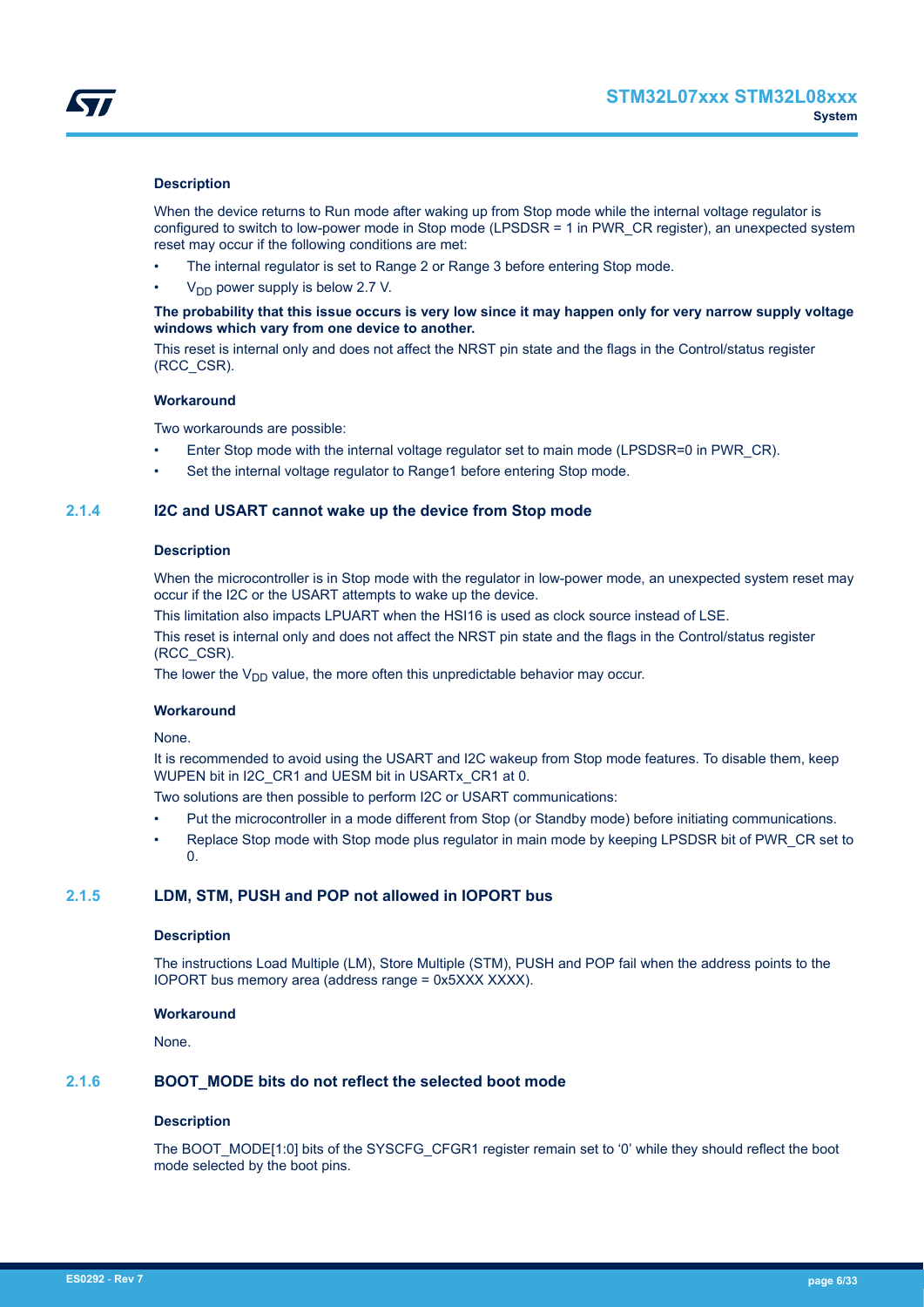## <span id="page-6-0"></span>**Workaround**

None.

## **2.1.7 Electrical sensitivity characteristics lower compared to other STM32 devices**

## **Description**

The ESD absolute maximum ratings are lower compared to some other STM32 devices:

- Electrostatic discharge voltage human body model (V<sub>ESD(HBM)</sub>) class is 1C instead of 2 and the maximum value is 1000 V instead of 2000 V.
- Electrostatic discharge voltage charge device model ( $V_{ESD(CDM)}$ ) class is C3 and the maximum value is 250 V instead of 500 V.

## **Workaround**

None.

## **2.1.8 BFB2 bit does not select boot from Bank 2 system memory**

## **Description**

The feature which enables booting either from Bank 2 or from Bank 1 depending on BFB2 bit status (bit 23 in FLASH\_OPTR register) does not work properly. When BFB2 user option bit is set, the code behavior after reset is incorrect.

## **Workaround**

BFB2 user option bit must be kept at 0. The user code stored in Bank 1 must jump to System memory if it requires a boot from Bank 2 and intends to benefit from bank swapping mechanism. Otherwise the code in Bank 1 can jump directly to Bank 2 when required.

Below a proposal of code that uses a value stored in EEPROM to define if the code to be executed is located in Bank 1 or 2. This code can be used in both banks and the EEPROM data must be the same in both EEPROM bank. This code shall be placed at the beginning of SystemInit() function: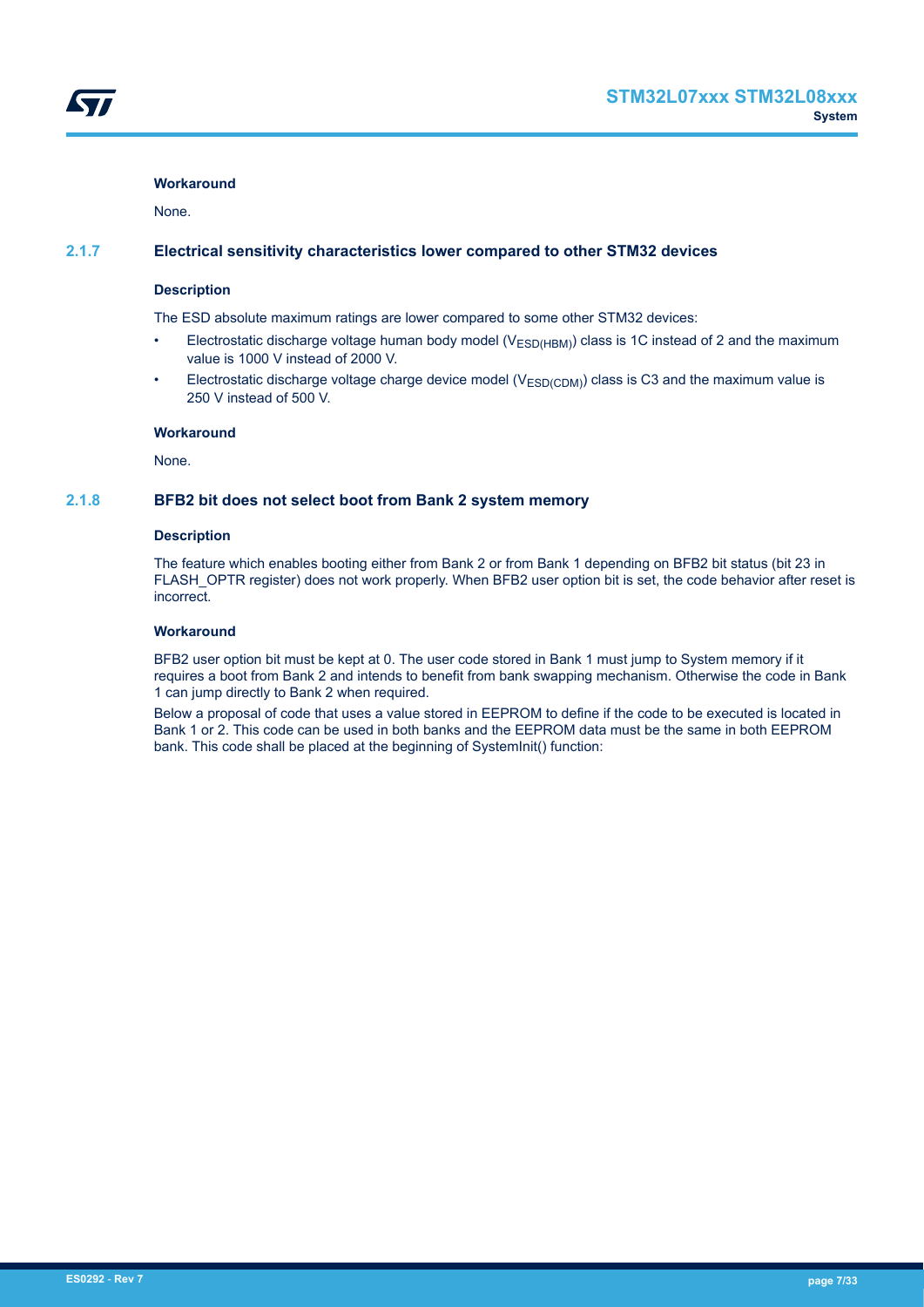

```
#define DATA VALUE SELECT 0x08080000 /* Location where to store the value allowing
to boot on Bank2 and Bank1 */ 
#define DATA_BANK2_SELECTED 0x37 /* This value indicates that boot from Bank2
is required \overline{\overline{X}}/
#define DATA_BANK1_SELECTED 0x73 /* This value indicates that boot from Bank1
is required \overline{\star}/
/* Non user defines: these values must not be modified by user */#define BANK2_START_ADDRESS_192KB 0x08018000 /* Bank 2 Start Address (192KB) */
#define BANK2_START_ADDRESS_128KB 0x08010000 /* Bank 2 Start Address (128KB) */
#define FLASH_START_ADDRESS 0x08000000 /* Flash Start Address (Bank1) */
#define ENGI_SALESTYPE_ADDRESS 0x1FF80034
#define ENGI_SALESTYPE_MASK 0x00000C00
#define ENGI_SALESTYPE_192KB 0x00000000
#define ENGI_SALESTYPE_128K 0x00000400
#define ENGI_SALESTYPE_64K 0x00000C00
#define SALESTYPE_192KB_DB 0x11001100
#define SALESTYPE_128K_DB 0x22002200
#define SALESTYPE_64K_SB 0x33003300
#define SYSCFG_MEMRMP_ADDRESS 0x40010000
#define SYSCFG_MEMMODE_MASK 0x00000003
#define SYSCFG_MEMMODE_SYSMEM 0x00000001
#define SYSCFG_FBMODE_MASK 0x00000008
void SystemInit (void)
{ void (*start_of_bootloader)(void);
       start of bootloader = (void(*)(void))*(unsigned int*)0x1FF00004; /* 0x1FF00004 is
the reset vector of the system flash*/
     /* Check what is the device salestype (192KB, 128KB or 64KB) */if (((*(_10 unit32_t *) (ENGI_SALESTYPE_ADDRES))) & ENGI_SALESTYPE_MASK) ==
ENGI_SALESTYPE_192KB)
 \left\{ \right. /* If 192KB salestype */
   SalesType = SALESTYPE 192KB DB;\rightarrowelse if ((*(\_\_IO uint32_t *) (ENGI_SALESTYPE_ADDRESS)) & ENGI_SALESTYPE_MASK) ==
ENGI_SALESTYPE_128K)
  \left\{ \right. /* If 128KB salestype */
   SalesType = SALESTYPE 128K DB;
\begin{array}{c} \begin{array}{c} \end{array} \end{array} else
  \left\{ \right. /* If 64KB salestype */
   SalesType = SALESTYPE 64K SB;
  }
/* Enable the SYSCFG APB Clock */
  *( IO uint32 t *) 0x40021034 |= ((uint32 t)0x00000001);
   /************************ Get salestype ***********************/
  /* Manage case when single bank salestypes are used */
  if (SalesType != SALESTYPE_64K_SB)
\left| \cdot \right|\frac{1}{2} Get bank2 start address depending on the package \frac{1}{2}Bank2Addr = (SalesType == SALESTYPE 192KB DB)? BANK2 START ADDRESS 192KB :
BANK2_START_ADDRESS_128KB;
     if (((SYSCFG->CFGR1 & SYSCFG_FBMODE_MASK) ==0)) 
      \frac{1}{x} /* we are in bank1*/
/************************ Check Data value ************************/
           /* If data value selected to remap Bank2 */if (* ( IO uint8 t *)DATA VALUE SELECT == DATA BANK2 SELECTED)
\{ \mathcal{A} \in \mathcal{A} \mid \mathcal{A} \in \mathcal{A} \} if (*(unsigned int*)Bank2Addr>0x20000000 && *(unsigned 
int*)Bank2Addr<=0x20005004 )
```

```
ES0292 - Rev 7 page 8/33
```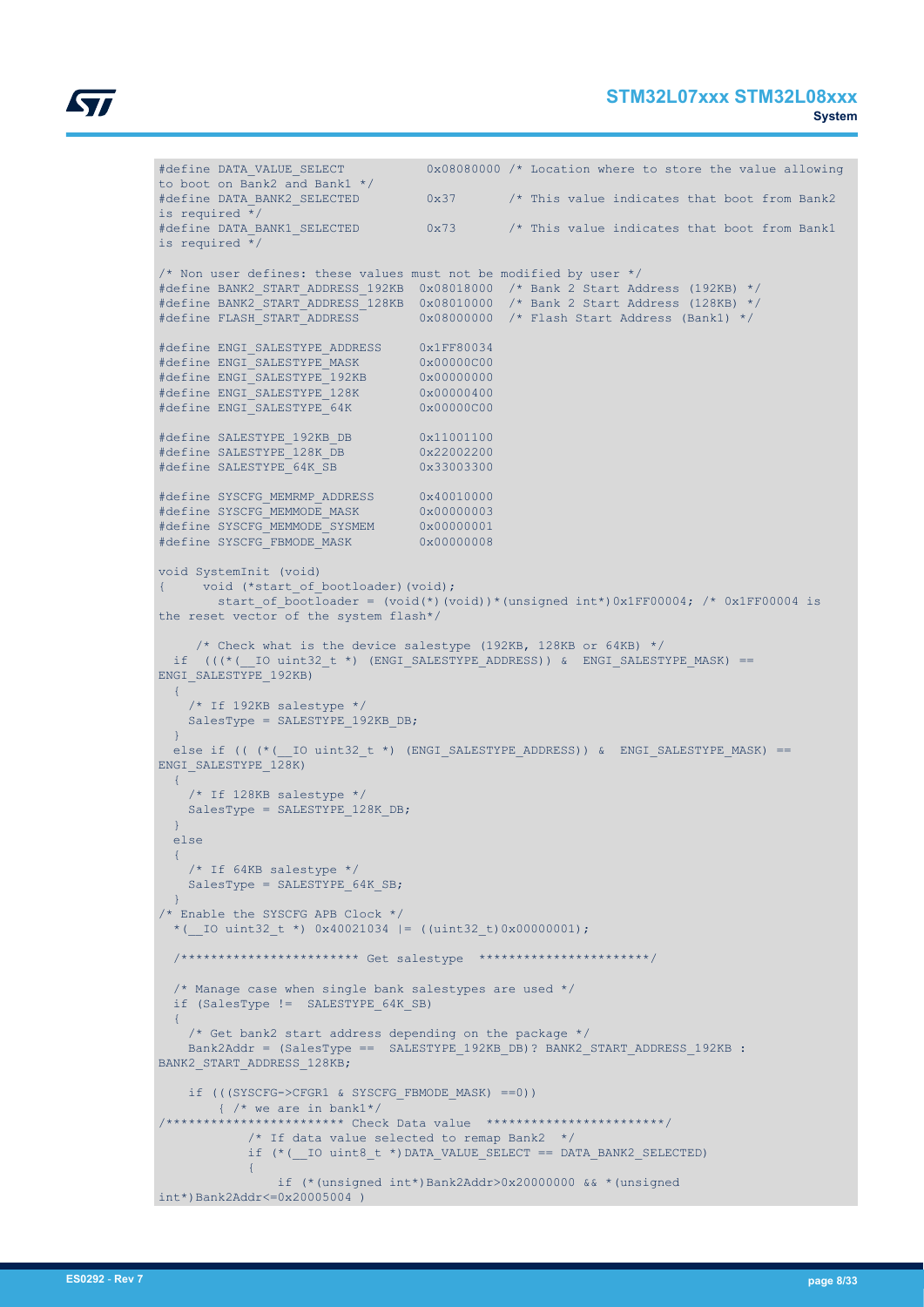<span id="page-8-0"></span>

 ${1 \over 2}$  (  ${1 \over 2}$  )  ${1 \over 2}$  (  ${1 \over 2}$  )  ${1 \over 2}$  (  ${1 \over 2}$  )  ${1 \over 2}$ start of bootloader(); *Property of the second party of the Second Property*  } } } .... }

## **2.1.9 Interrupts masked when using dual-bank boot mechanism**

## **Description**

When the dual-bank boot mechanism is enabled, either by setting BFB2 bit in FLASH\_OPTR register, the microcontroller starts executing the user code with bit 0 of the core priority mask register (PRIMASK) set. As a result, the interrupts are not serviced.

## **Workaround**

Set bit 0 of PRIMASK register before activating any interrupt. See code below for an example:

ASM ("CPSIE i");

## **2.2 GPIO**

## **2.2.1 PE2 AF2 alternate function (TIM3\_ETR) not available**

## **Description**

When PE2 is configured as an alternate function 2 (AF2) to receive TIM3\_ETR, incoming data may be corrupted due to the fact that the output logic of the same PAD is not properly disabled.

## **Workaround**

Use another GPIO (PD2 AF2) for TIM3\_ETR

## **2.2.2 PB6, PB7, PD0, PD1, PD7 AF1 alternate functions not available when LCD controller is enabled**

## **Description**

When the LCD controller is enabled, the following GPIOs cannot be used anymore for the following functions:

- PB6 as I2C1\_SCL
- PB7 as I2C1\_SDA
- PD0 as SPI2\_NSS or I2S2\_WS
- PD1 as SPI2\_SCK or I2S2\_CK
- PD4 as SPI2\_MOSI or I2S2\_SD
- PD7 as TIM21\_CH2

## **Workaround**

None.

## **2.2.3 PB4 not available on UFQFPN32 package**

## **Description**

PB4 GPIO does not exist on UFQFPN32 package. As a result, PB4 cannot be used.

## **Workaround**

None.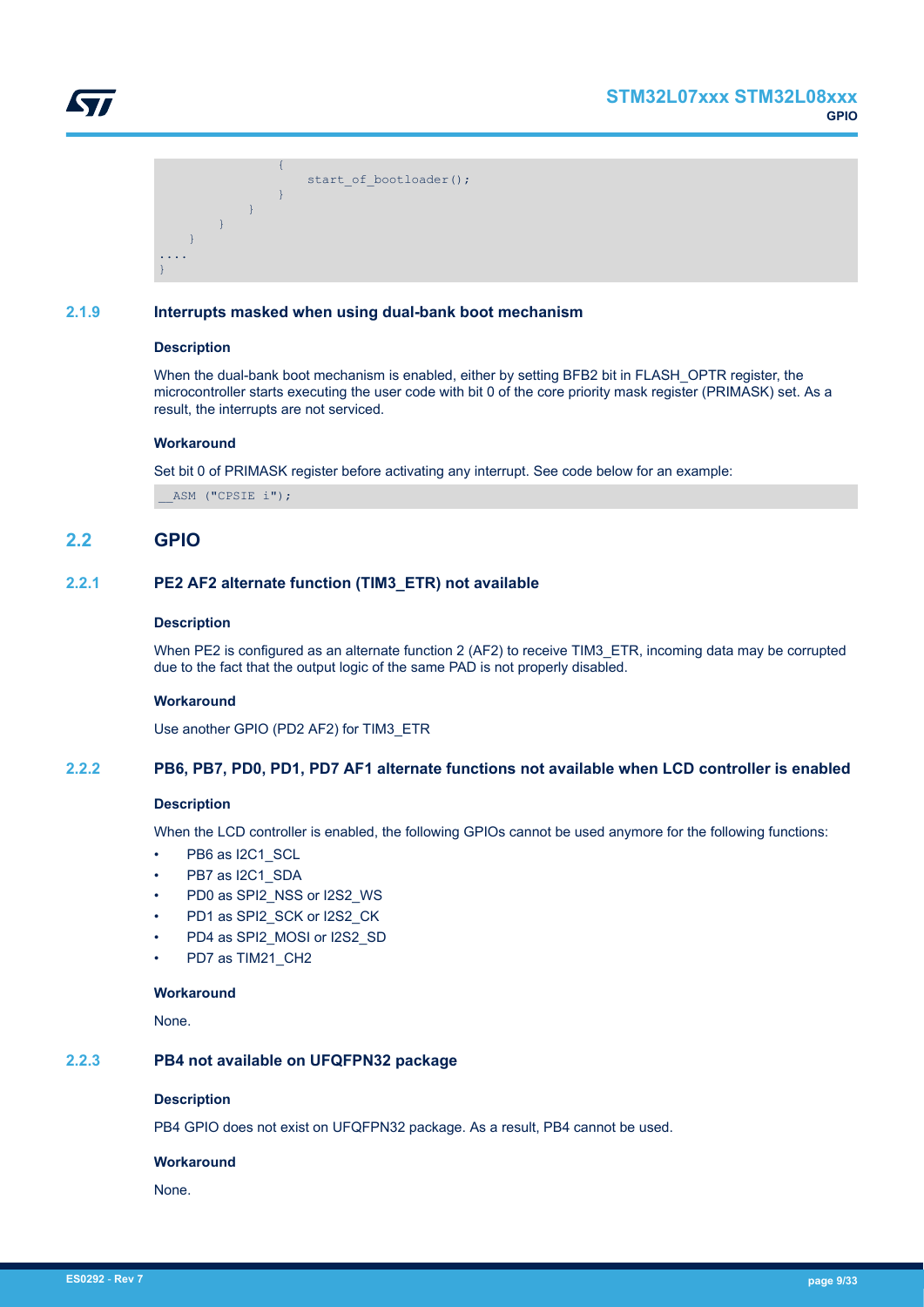## <span id="page-9-0"></span>**2.3 DMA**

## **2.3.1 DMA disable failure and error flag omission upon simultaneous transfer error and global flag clear**

## **Description**

Upon a data transfer error in a DMA channel x, both the specific TEIFx and the global GIFx flags are raised and the channel x is normally automatically disabled. However, if in the same clock cycle the software clears the GIFx flag (by setting the CGIFx bit of the DMA\_IFCR register), the automatic channel disable fails and the TEIFx flag is not raised.

This issue does not occur with ST's HAL software that does not use and clear the GIFx flag when the channel is active.

## **Workaround**

Do not clear GIFx flags when the channel is active. Instead, use HTIFx, TCIFx, and TEIFx specific event flags and their corresponding clear bits.

## **2.3.2 Byte and half-word accesses not supported**

## **Description**

Some reference manual revisions may wrongly state that the DMA registers are byte- and half-word-accessible. Instead, the DMA registers must always be accessed through aligned 32-bit words. Byte or half-word write accesses cause an erroneous behavior.

ST's low-level driver and HAL software only use aligned 32-bit accesses to the DMA registers.

This is a description inaccuracy issue rather than a product limitation.

## **Workaround**

No application workaround is required.

## **2.4 ADC**

## **2.4.1 Overrun flag is not set if EOC reset coincides with new conversion end**

## **Description**

If the EOC flag is cleared by an ADC\_DR register read operation or by software during the same APB cycle in which the data from a new conversion are written in the ADC\_DR register, the overrun event duly occurs (which results in the loss of either current or new data) but the overrun flag (OVR) may stay low.

## **Workaround**

Clear the EOC flag, by performing an ADC\_DR read operation or by software within less than one ADC conversion cycle period from the last conversion cycle end, in order to avoid the coincidence with the end of the new conversion cycle.

## **2.4.2 Writing ADC\_CFGR1 register while ADEN bit is set resets RES[1:0] bitfield**

## **Description**

Modifying the ADC\_CFGR1 register while ADC is enabled (ADEN set in ADC\_CR) resets RES[1:0] to 00 whatever the bitfield previous value.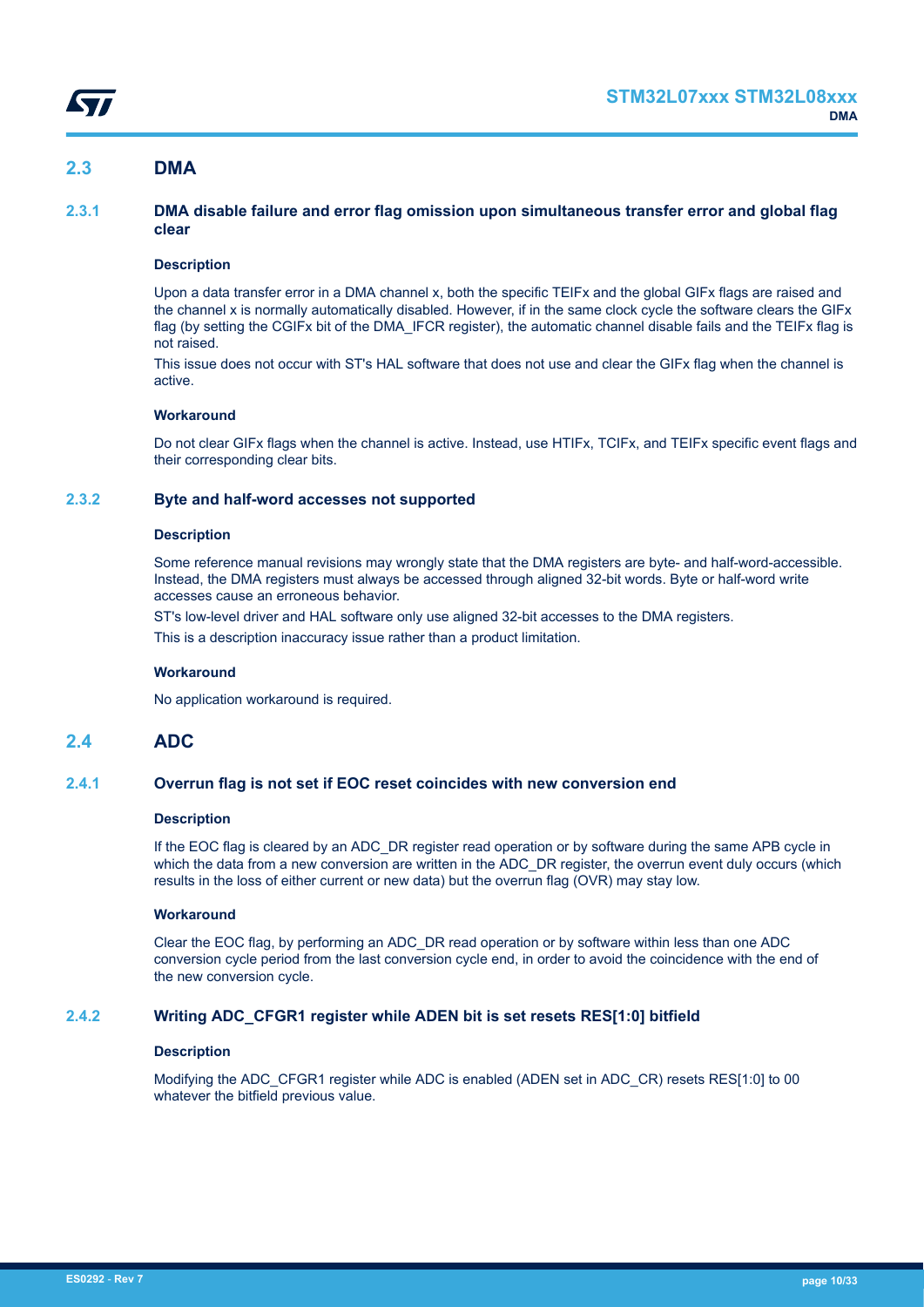<span id="page-10-0"></span>

## **Workaround**

Apply the following sequence:

- 1. Set ADDIS to disable the ADC, and wait until ADEN is cleared.
- 2. Program the ADC\_CFGR1 register according to the application requirements.
- 3. Set ADEN bit.

## **2.4.3 Out-of-threshold value is not detected in AWD1 Single mode**

## **Description**

AWD1 analog watchdog does not detect that the result of a converted channel has reached the programmed threshold when the ADC operates in Single mode, performs a sequence of conversions, and one of the converted channels other than the first one is monitored by the AWD1 analog watchdog.

#### **Workaround**

Apply one of the following measures:

- Use a conversion sequence of one single channel.
- Configure the monitored channel as the first one of the sequence.

## **2.5 DAC**

## **2.5.1 DMA request not automatically cleared by clearing DMAEN**

#### **Description**

Upon an attempt to stop a DMA-to-DAC transfer, the DMA request is not automatically cleared by clearing the DAC channel bit of the DAC\_CR register (DMAEN) or by disabling the DAC clock.

If the application stops the DAC operation while the DMA request is pending, the request remains pending while the DAC is reinitialized and restarted, with the risk that a spurious DMA request is serviced as soon as the DAC is enabled again.

## **Workaround**

Apply the following sequence to stop the current DMA-to-DAC transfer and restart the DAC:

- 1. Check if DMAUDR bit is set in DAC\_CR.
- 2. Clear the DAC channel DMAEN bit.
- 3. Disable the DAC clock.
- 4. Reconfigure the DAC, DMA and the triggers.
- 5. Restart the application.

## **2.5.2 DMA underrun flag not set when an internal trigger is detected on the clock cycle of the DMA request acknowledge**

## **Description**

When the DAC channel operates in DMA mode (DMAEN of DAC\_CR register set), the DMA channel underrun flag (DMAUDR of DAC\_SR register) fails to rise upon an internal trigger detection if that detection occurs during the same clock cycle as a DMA request acknowledge. As a result, the user application is not informed that an underrun error occurred.

This issue occurs when software and hardware triggers are used concurrently to trigger DMA transfers.

#### **Workaround**

None.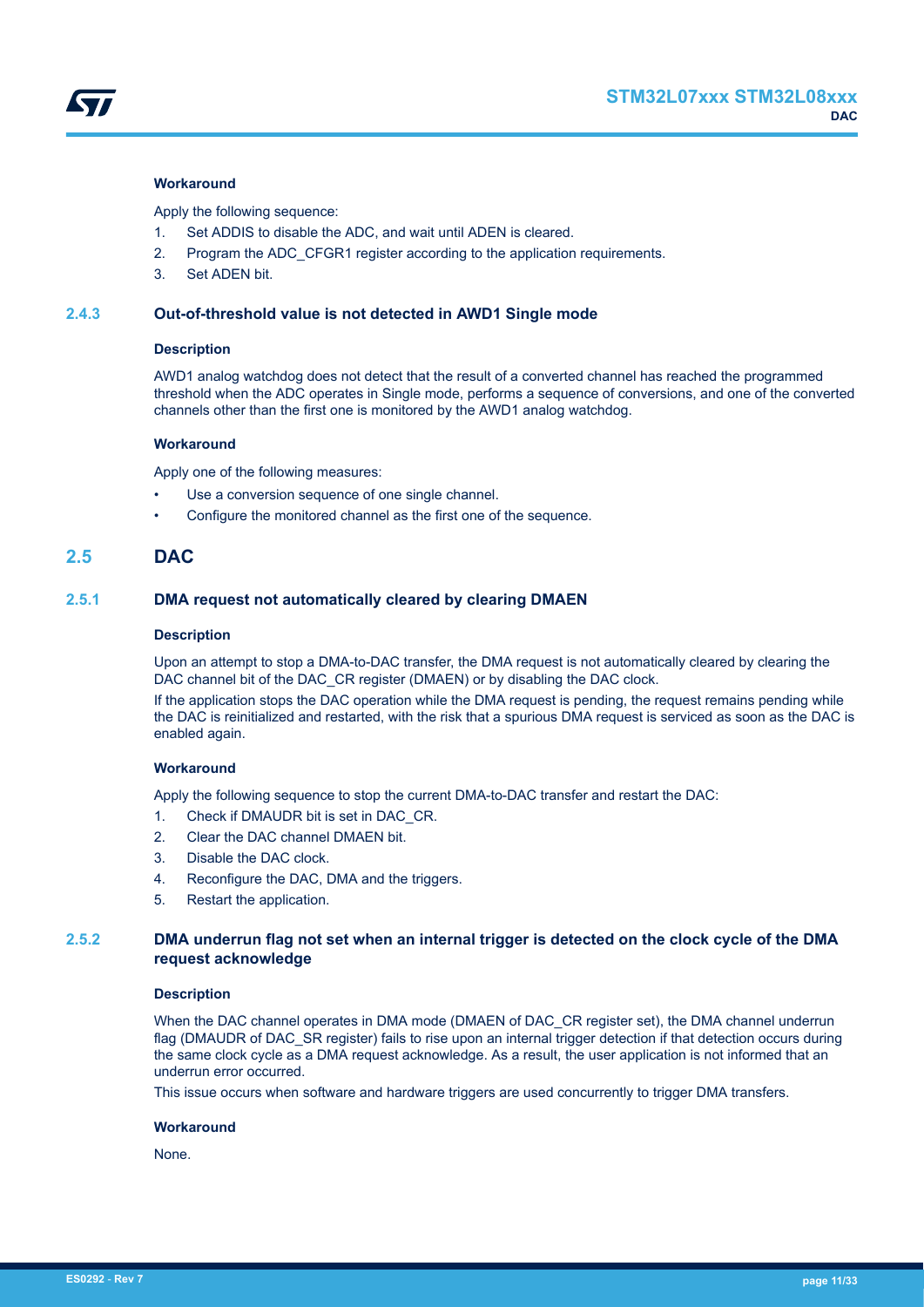<span id="page-11-0"></span>

## **2.6 COMP**

## **2.6.1 COMP1\_CSR and COMP2\_CSR lock bit reset by SYSCFGRST bit in RCC\_APB2RSTR register**

## **Description**

When the SYSCFGRST bit of RCC\_APB2RSTR register is set, the COMP1\_CSR and COMP2\_CSR register contents are reset even if COMP1LOCK and COMP2LOCK bits are set in COMP1\_CSR and the COMP2\_CSR register, respectively.

## **Workaround**

## None.

For security reasons, it is recommended to avoid using SYSCFGRST bit of RCC\_APB2RSTR when COMP1LOCK and/or COMP2LOCK bits are set.

## **2.6.2 Output of comparator 2 cannot be internally connected to input 1 of low-power timer**

## **Description**

The COMP2LPTIMIN1 bit (bit 13 of COMP2\_CSR register) which internally connects COMP2VALUE to the low-power timer (LPTIM) input 1 has no effect.

## **Workaround**

Connect COMP2\_OUT output to an external pin and configure LPTIM\_IN1 on an external pin, then connect both pins together externally.

## **2.7 TSC**

## **2.7.1 Inhibited acquisition in short transfer phase configuration**

## **Description**

Some revisions of the reference manual may omit the information that the following configurations of the TSC\_CR register are forbidden:

- The PGPSC[2:0] bitfield set to 000 and the CTPL[3:0] bitfield to 0000 or 0001
- The PGPSC[2:0] bitfield set to 001 and the CTPL[3:0] bitfield to 0000

Failure to respect this restriction leads to an inhibition of the acquisition. This is a documentation inaccuracy issue rather than a product limitation.

## **Workaround**

No application workaround is required.

## **2.7.2 Touch sensing channels not available in dynamic voltage range 3**

## **Description**

The touch sensing controller, that manages capacitive sensing functionality, is not efficient when range 3 is selected as dynamic voltage scaling.

## **Workaround**

To perform touch sensing detection in your application, select range 2 or 1 as dynamic voltage scaling.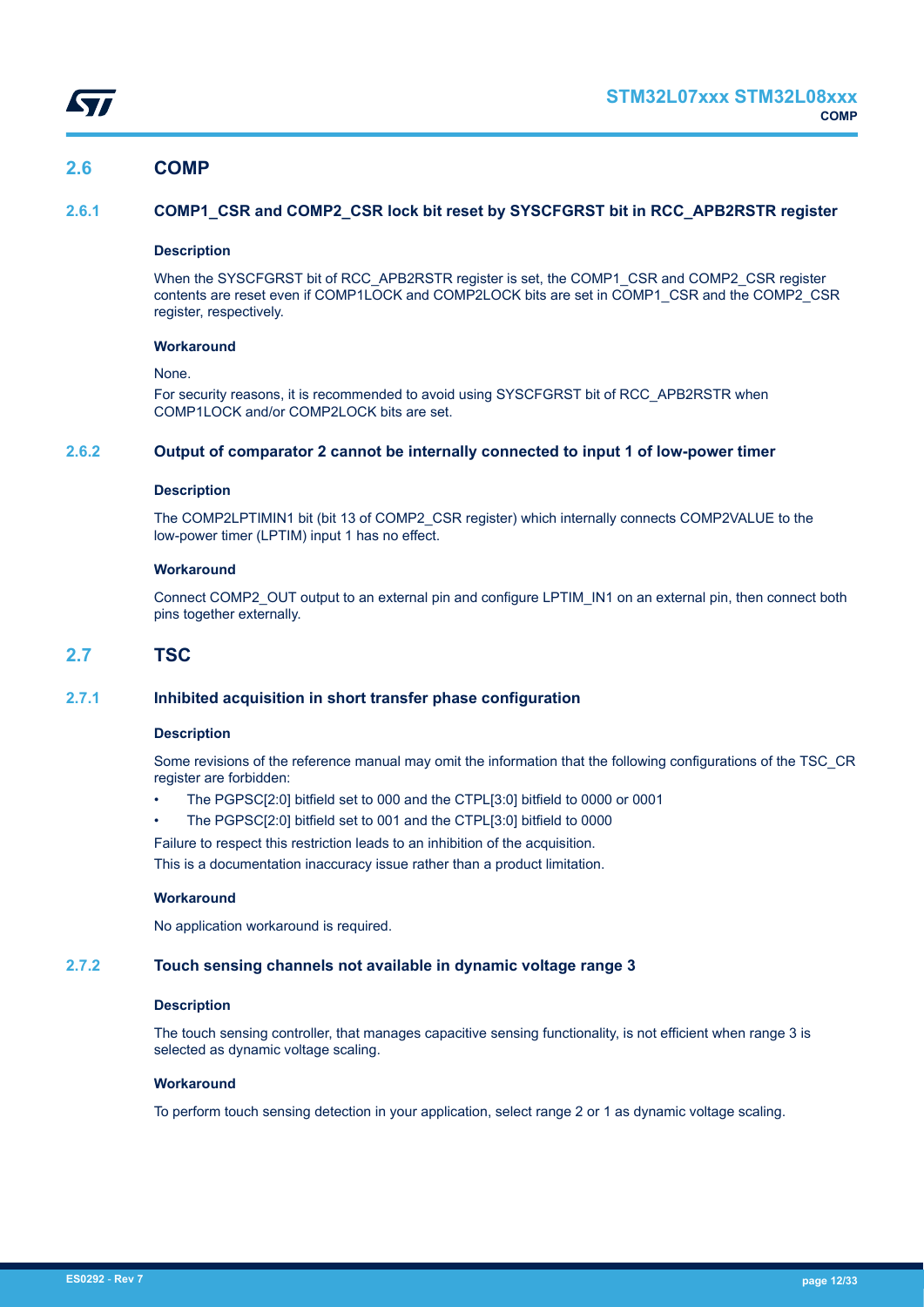## <span id="page-12-0"></span>**2.8 RNG**

## **2.8.1 RNG clock error does not stop random numbers**

## **Description**

Some revisions of the reference manual may contain the following wrong statements to ignore:

- If the RNG clock frequency is too low, the RNG stops generating random numbers.
- The RNG operates only when the CECS flag is set to 0.

This is a documentation issue rather than a device limitation.

## **Workaround**

No application workaround is required or applicable.

## **2.9 TIM**

## **2.9.1 PWM re-enabled in automatic output enable mode despite of system break**

## **Description**

In automatic output enable mode (AOE bit set in TIMx\_BDTR register), the break input can be used to do a cycle-by-cycle PWM control for a current mode regulation. A break signal (typically a comparator with a current threshold ) disables the PWM output(s) and the PWM is re-armed on the next counter period.

However, a system break (typically coming from the CSS Clock security System) is supposed to stop definitively the PWM to avoid abnormal operation (for example with PWM frequency deviation).

In the current implementation, the timer system break input is not latched. As a consequence, a system break indeed disables the PWM output(s) when it occurs, but PWM output(s) is (are) re-armed on the following counter period.

## **Workaround**

Preferably, implement control loops with the output clear enable function (OCxCE bit in the TIMx\_CCMR1/CCMR2 register), leaving the use of break circuitry solely for internal and/or external fault protection (AOE bit reset).

## **2.9.2 TRGO and TRGO2 trigger output failure**

## **Description**

Some reference manual revisions may omit the following information.

The timers can be linked using ITRx inputs and TRGOx outputs. Additionally, the TRGOx outputs can be used as triggers for other peripherals (for example ADC). Since this circuitry is based on pulse generation, care must be taken when initializing master and slave peripherals or when using different master/slave clock frequencies:

- If the master timer generates a trigger output pulse on TRGOx prior to have the destination peripheral clock enabled, the triggering system may fail.
- If the frequency of the destination peripheral is modified on-the-fly (clock prescaler modification), the triggering system may fail.

As a conclusion, the clock of the slave timer or slave peripheral must be enabled prior to receiving events from the master timer, and must not be changed on-the-fly while triggers are being received from the master timer. This is a documentation issue rather than a product limitation.

## **Workaround**

No application workaround is required or applicable as long as the application handles the clock as indicated.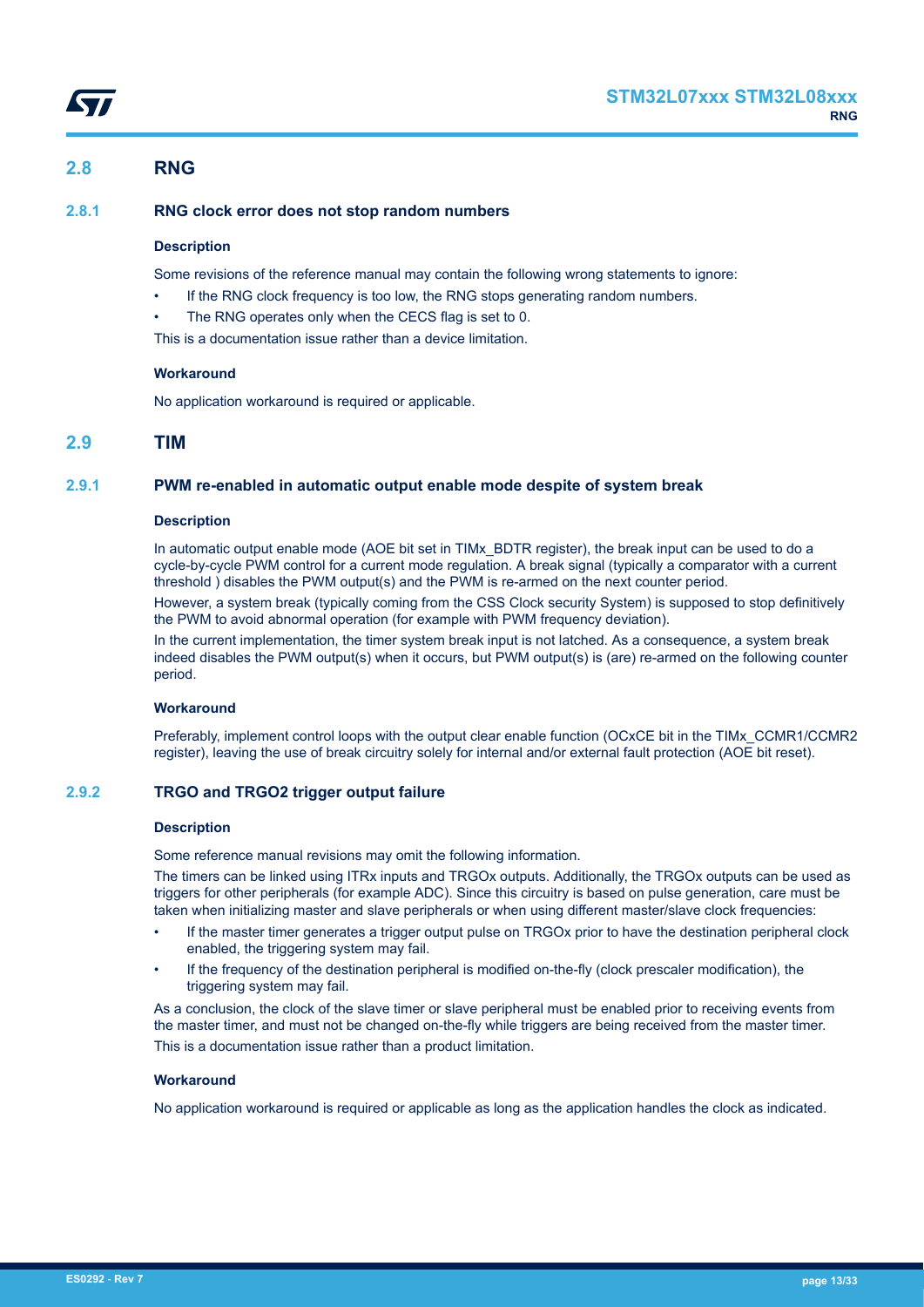

## <span id="page-13-0"></span>**2.9.3 Consecutive compare event missed in specific conditions**

#### **Description**

Every match of the counter (CNT) value with the compare register (CCR) value is expected to trigger a compare event. However, if such matches occur in two consecutive counter clock cycles (as consequence of the CCR value change between the two cycles), the second compare event is missed for the following CCR value changes:

- in edge-aligned mode, from ARR to 0:
	- first compare event: CNT = CCR = ARR
	- second (missed) compare event: CNT = CCR = 0
- in center-aligned mode while up-counting, from ARR-1 to ARR (possibly a new ARR value if the period is also changed) at the crest (that is, when TIMx\_RCR = 0):
	- first compare event:  $CNT = CCR = (ARR-1)$
	- second (missed) compare event: CNT = CCR = ARR
- in center-aligned mode while down-counting, from 1 to 0 at the valley (that is, when  $TIME\_RCR = 0$ ):
	- first compare event:  $CNT = CCR = 1$
	- second (missed) compare event: CNT = CCR = 0

This typically corresponds to an abrupt change of compare value aiming at creating a timer clock single-cyclewide pulse in toggle mode.

As a consequence:

- In toggle mode, the output only toggles once per counter period (squared waveform), whereas it is expected to toggle twice within two consecutive counter cycles (and so exhibit a short pulse per counter period).
- In center mode, the compare interrupt flag does note rise and the interrupt is not generated.

*Note: The timer output operates as expected in modes other than the toggle mode.*

#### **Workaround**

**None** 

#### **2.9.4 Output compare clear not working with external counter reset**

#### **Description**

The output compare clear event (ocref clr) is not correctly generated when the timer is configured in the following slave modes: Reset mode, Combined reset + trigger mode, and Combined gated + reset mode. The PWM output remains inactive during one extra PWM cycle if the following sequence occurs:

- 1. The output is cleared by the ocref clr event.
- 2. The timer reset occurs before the programmed compare event.

#### **Workaround**

Apply one of the following measures:

- Use BKIN (or BKIN2 if available) input for clearing the output, selecting the Automatic output enable mode  $(AOE = 1)$ .
- Mask the timer reset during the PWM ON time to prevent it from occurring before the compare event (for example with a spare timer compare channel open-drain output connected with the reset signal, pulling the timer reset line down).

## **2.10 LPTIM**

## **2.10.1 Device may remain stuck in LPTIM interrupt when entering Stop mode**

#### **Description**

This limitation occurs when disabling the low-power timer (LPTIM).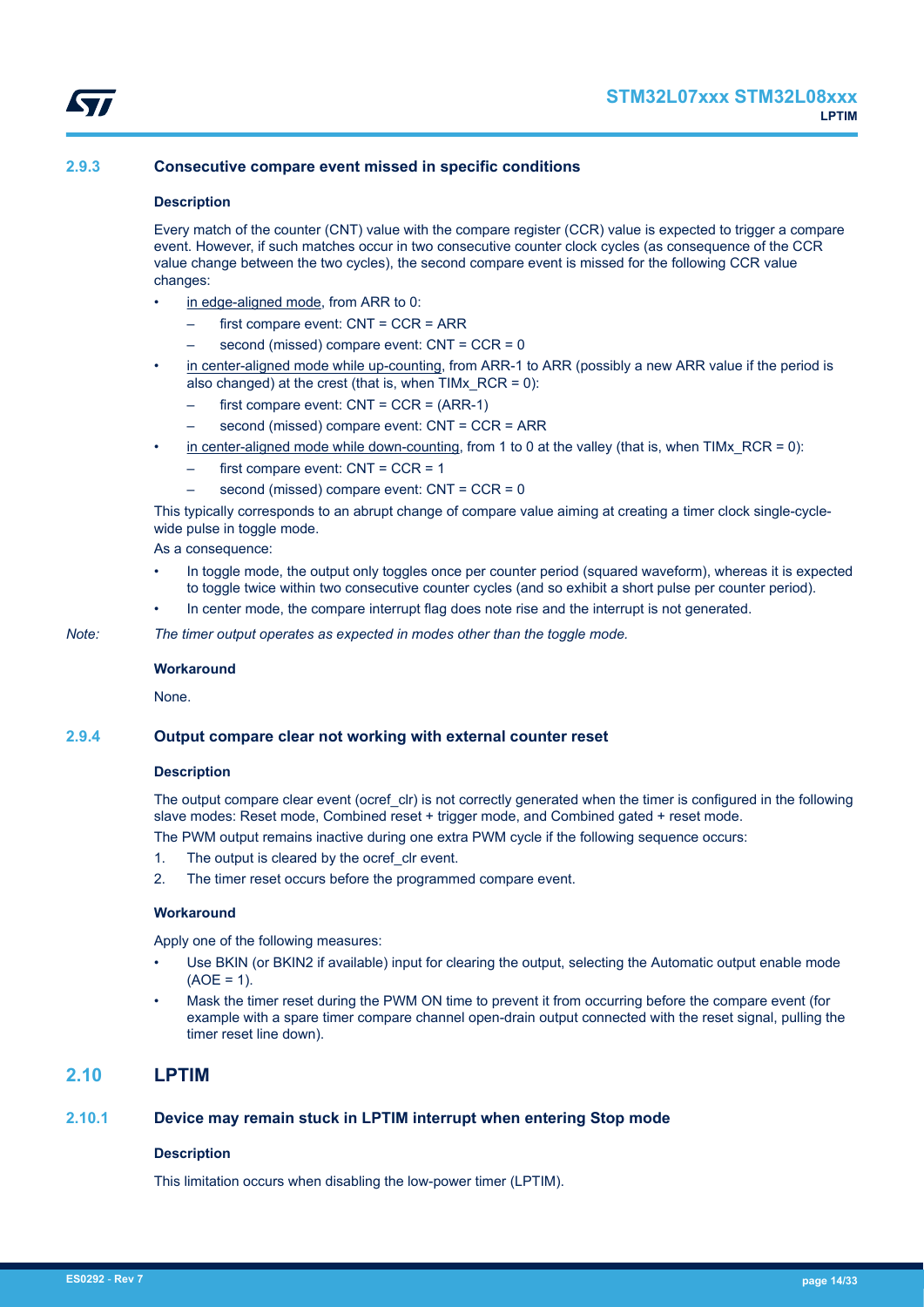<span id="page-14-0"></span>

When the user application clears the ENABLE bit in the LPTIM\_CR register within a small time window around one LPTIM interrupt occurrence, then the LPTIM interrupt signal used to wake up the device from Stop mode may be frozen in active state. Consequently, when trying to enter Stop mode, this limitation prevents the device from entering low-power mode and the firmware remains stuck in the LPTIM interrupt routine.

This limitation applies to all Stop modes and to all instances of the LPTIM. Note that the occurrence of this issue is very low.

## **Workaround**

In order to disable a low power timer (LPTIMx) peripheral, do not clear its ENABLE bit in its respective LPTIM\_CR register. Instead, reset the whole LPTIMx peripheral via the RCC controller by setting and resetting its respective LPTIMxRST bit in RCC\_APByRSTRz register.

## **2.10.2 Device may remain stuck in LPTIM interrupt when clearing event flag**

#### **Description**

This limitation occurs when the LPTIM is configured in interrupt mode (at least one interrupt is enabled) and the software clears any flag in LPTIM\_ISR register by writing its corresponding bit in LPTIM\_ICR register. If the interrupt status flag corresponding to a disabled interrupt is cleared simultaneously with a new event detection, the set and clear commands might reach the APB domain at the same time, leading to an asynchronous interrupt signal permanently stuck high.

This issue can occur either during an interrupt subroutine execution (where the flag clearing is usually done), or outside an interrupt subroutine.

Consequently, the firmware remains stuck in the LPTIM interrupt routine, and the device cannot enter Stop mode.

#### **Workaround**

To avoid this issue, it is strongly advised to follow the recommendations listed below:

- Clear the flag only when its corresponding interrupt is enabled in the interrupt enable register.
- If for specific reasons, it is required to clear some flags that have corresponding interrupt lines disabled in the interrupt enable register, it is recommended to clear them during the current subroutine prior to those which have corresponding interrupt line enabled in the interrupt enable register.
- Flags must not be cleared outside the interrupt subroutine.

*Note: The standard clear sequence implemented in the HAL\_LPTIM\_IRQHandler in the STM32Cube is considered as the proper clear sequence.*

#### **2.10.3 LPTIM events and PWM output are delayed by 1 kernel clock cycle**

#### **Description**

The compare match event (CMPM), auto reload match event (ARRM), PWM output level and interrupts are updated with a delay of one kernel clock cycle.

Consequently, it is not possible to generate PWM with a duty cycle of 0% or 100%.

The following waveform gives the example of PWM output mode and the effect of the delay: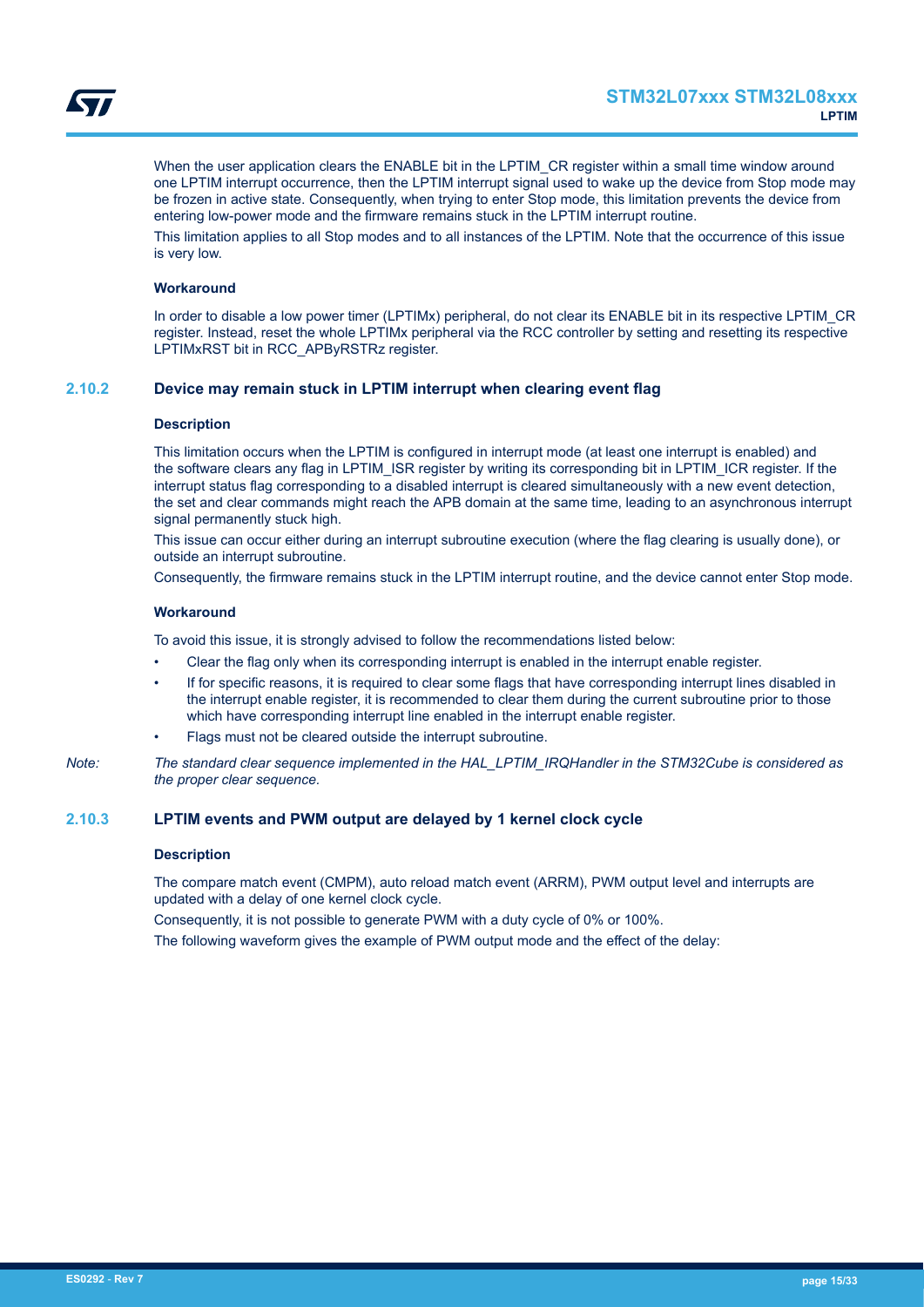<span id="page-15-0"></span>

## **Workaround**

Set the compare value to the desired value minus 1. For instance in order to generate a compare match when LPTM  $CNT = 0x08$ , set the compare value to 0x07.

## **2.11 RTC and TAMP**

## **2.11.1 Spurious tamper detection when disabling the tamper channel**

## **Description**

If the tamper detection is configured for detecting on the falling edge event (TAMPFLT = 00 and TAMPxTRG = 1) and if the tamper event detection is disabled when the tamper pin is at high level, a false tamper event is detected.

## **Workaround**

None.

## **2.11.2 RTC calendar registers are not locked properly**

## **Description**

When reading the calendar registers with BYPSHAD = 0, the RTC\_TR and RTC\_DR registers may not be locked after reading the RTC\_SSR register. This happens if the read operation is initiated one APB clock period before the shadow registers are updated. This can result in a non-consistency of the three registers. Similarly, the RTC\_DR register can be updated after reading the RTC\_TR register instead of being locked.

## **Workaround**

Apply one of the following measures:

- Use BYPSHAD = 1 mode (bypass shadow registers), or
- If BYPSHAD = 0, read SSR again after reading SSR/TR/DR to confirm that SSR is still the same, otherwise read the values again.

## **2.11.3 RTC interrupt can be masked by another RTC interrupt**

## **Description**

One RTC interrupt request can mask another RTC interrupt request if they share the same EXTI configurable line. For example, interrupt requests from Alarm A and Alarm B or those from tamper and timestamp events are OR-ed to the same EXTI line (refer to the *EXTI line connections* table in the *Extended interrupt and event controller (EXTI)* section of the reference manual).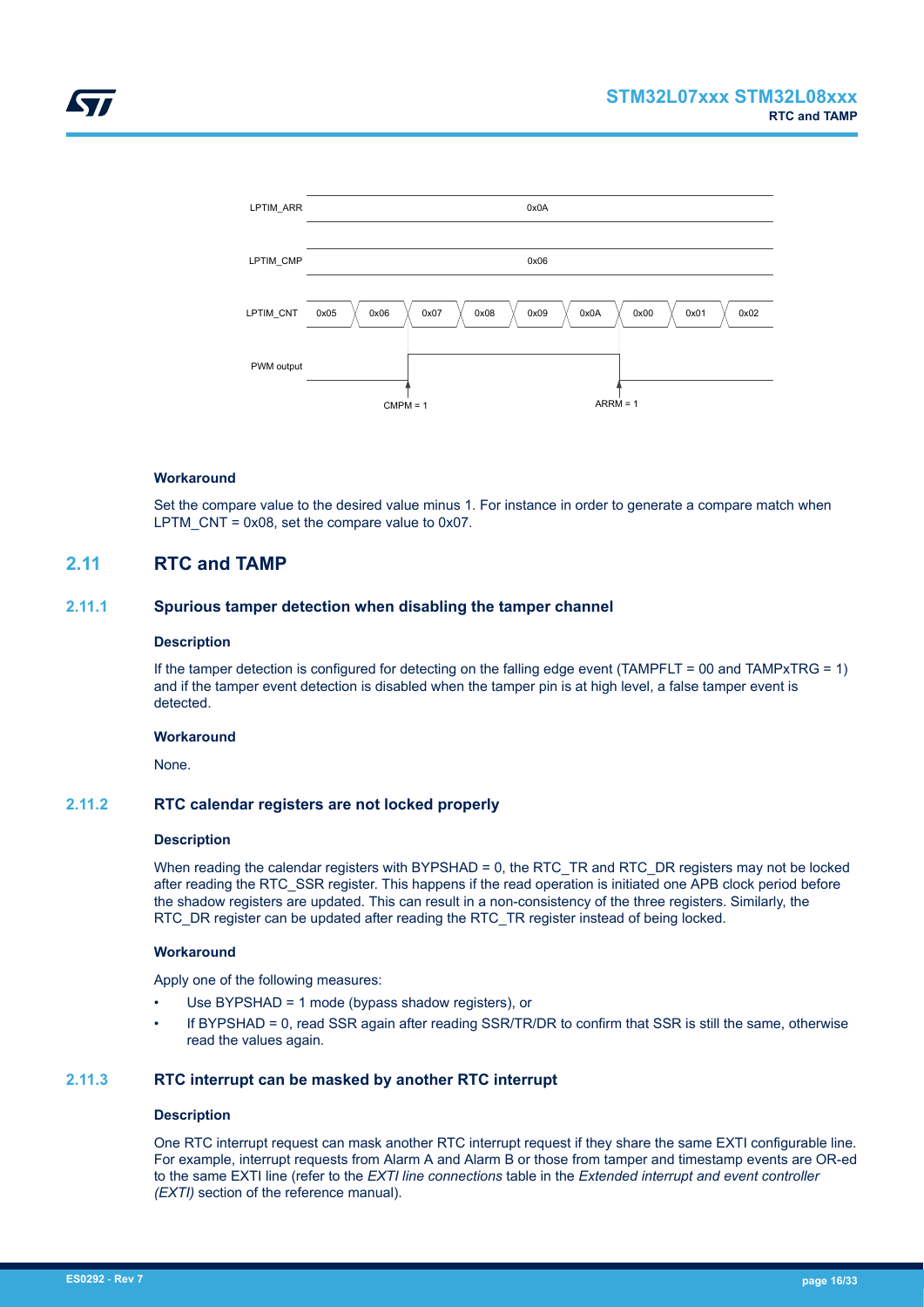The following code example and figure illustrate the failure mechanism: The Alarm A event is lost (fails to generate interrupt) as it occurs in the failure window, that is, after checking the Alarm A event flag but before the effective clear of the EXTI interrupt flag by hardware. The effective clear of the EXTI interrupt flag is delayed with respect to the software instruction to clear it.

## Alarm interrupt service routine:

```
void RTC_Alarm_IRQHandler(void)
{
    CLEAR ALARM EXTI(); /* Clear the EXTI line flag for RTC alarms*/
    If(ALRAF) \overline{A} Check if Alarm A triggered ISR */
      {
         CLEAR_FLAG(ALRAF); /* Clear the Alarm A interrupt pending bit */
         PROCESS AlarmAEvent(); /* Process Alarm A event */
\left\{\begin{array}{cc} 1 & 1 \\ 1 & 1 \end{array}\right\} If(ALRBF) /* Check if Alarm B triggered ISR */
     {
         CLEAR FLAG(ALRBF); /* Clear the Alarm B interrupt pending bit */
         PROCESS AlarmBEvent(); /* Process Alarm B event */
     }
}
```


## **Figure 1. Masked RTC interrupt**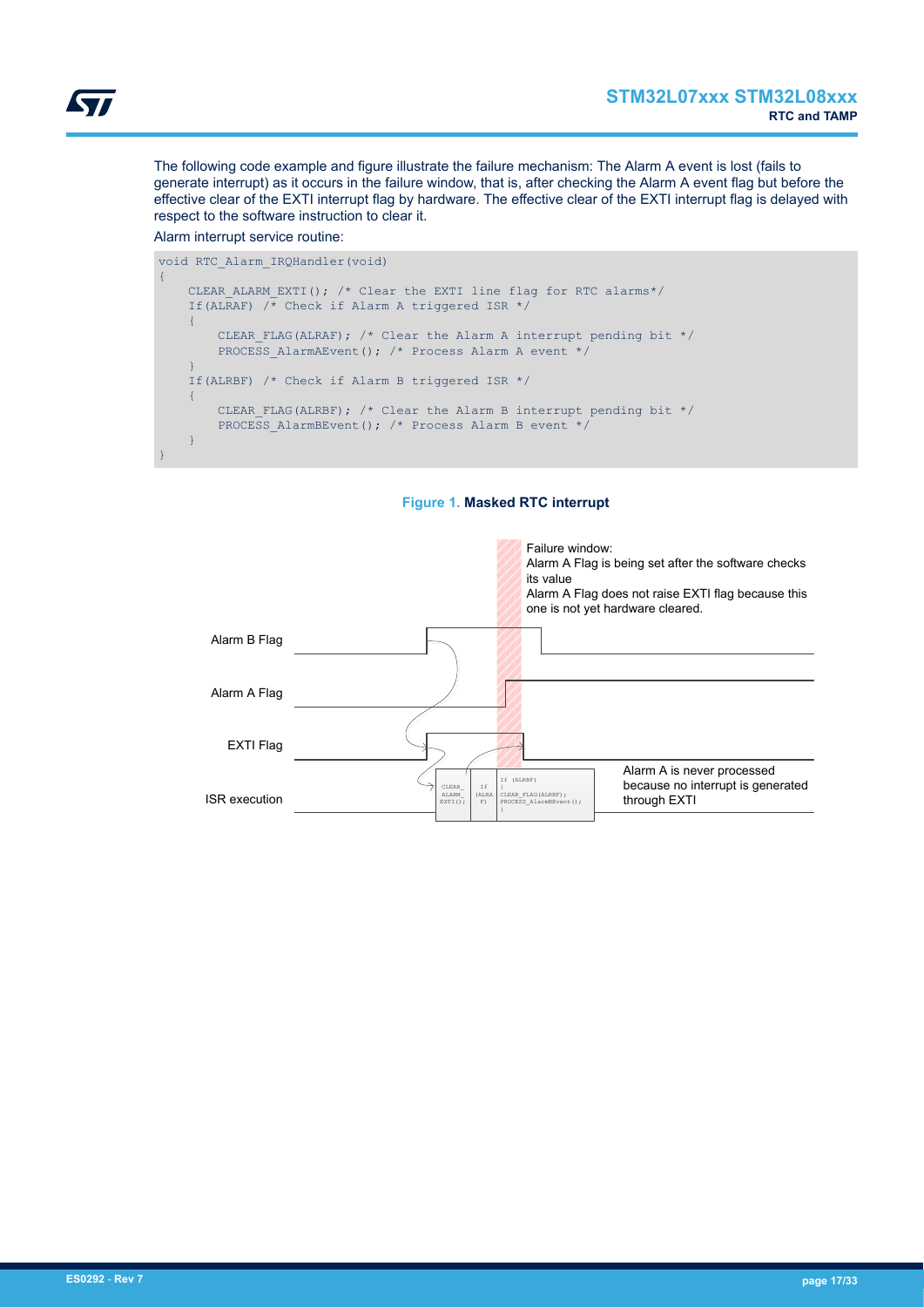<span id="page-17-0"></span>

## **Workaround**

In the interrupt service routine, apply three consecutive event flag ckecks - source one, source two, and source one again, as in the following code example:

```
void RTC_Alarm_IRQHandler(void)
{
    CLEAR ALARM EXTI(); /* Clear the EXTI's line Flag for RTC Alarm */
    If(ALRAF) \overline{A} Check if AlarmA triggered ISR */
\overline{\phantom{a}}CLEAR FLAG(ALRAF); /* Clear the AlarmA interrupt pending bit */
         PROCESS AlarmAEvent(); /* Process AlarmA Event */
\left\{\begin{array}{cc} 1 & 1 \\ 1 & 1 \end{array}\right\} If(ALRBF) /* Check if AlarmB triggered ISR */
     {
         CLEAR FLAG(ALRBF); /* Clear the AlarmB interrupt pending bit */
         PROCESS AlarmBEvent(); /* Process AlarmB Event */
     }
     If(ALRAF) /* Check if AlarmA triggered ISR */
     {
         CLEAR FLAG(ALRAF); /* Clear the AlarmA interrupt pending bit */
         PROCESS AlarmAEvent(); /* Process AlarmA Event */
     }
}
```
## **2.11.4 Calendar initialization may fail in case of consecutive INIT mode entry**

#### **Description**

If the INIT bit of the RTC ISR register is set between one and two RTCCLK cycles after being cleared, the INITF flag is set immediately instead of waiting for synchronization delay (which should be between one and two RTCCLK cycles), and the initialization of registers may fail.

Depending on the INIT bit clearing and setting instants versus the RTCCLK edges, it can happen that, after being immediately set, the INITF flag is cleared during one RTCCLK period then set again. As writes to calendar registers are ignored when INITF is low, a write during this critical period might result in the corruption of one or more calendar registers.

## **Workaround**

After existing the initialization mode, clear the BYPSHAD bit (if set) then wait for RSF to rise, before entering the initialization mode again.

*Note: It is recommended to write all registers in a single initialization session to avoid accumulating synchronization delays.*

## **2.11.5 Alarm flag may be repeatedly set when the core is stopped in debug**

#### **Description**

When the core is stopped in debug mode, the clock is supplied to subsecond RTC alarm downcounter even though the device is configured to stop the RTC in debug.

As a consequence, when the subsecond counter is used for alarm condition (the MASKSS[3:0] bitfield of the RTC\_ALRMASSR and/or RTC\_ALRMBSSR register set to a non-zero value) and the alarm condition is met just before entering a breakpoint or printf, the ALRAF and/or ALRBF flag of the RTC\_SR register is repeatedly set by hardware during the breakpoint or printf, which makes any tentative to clear the flag(s) ineffective.

#### **Workaround**

None.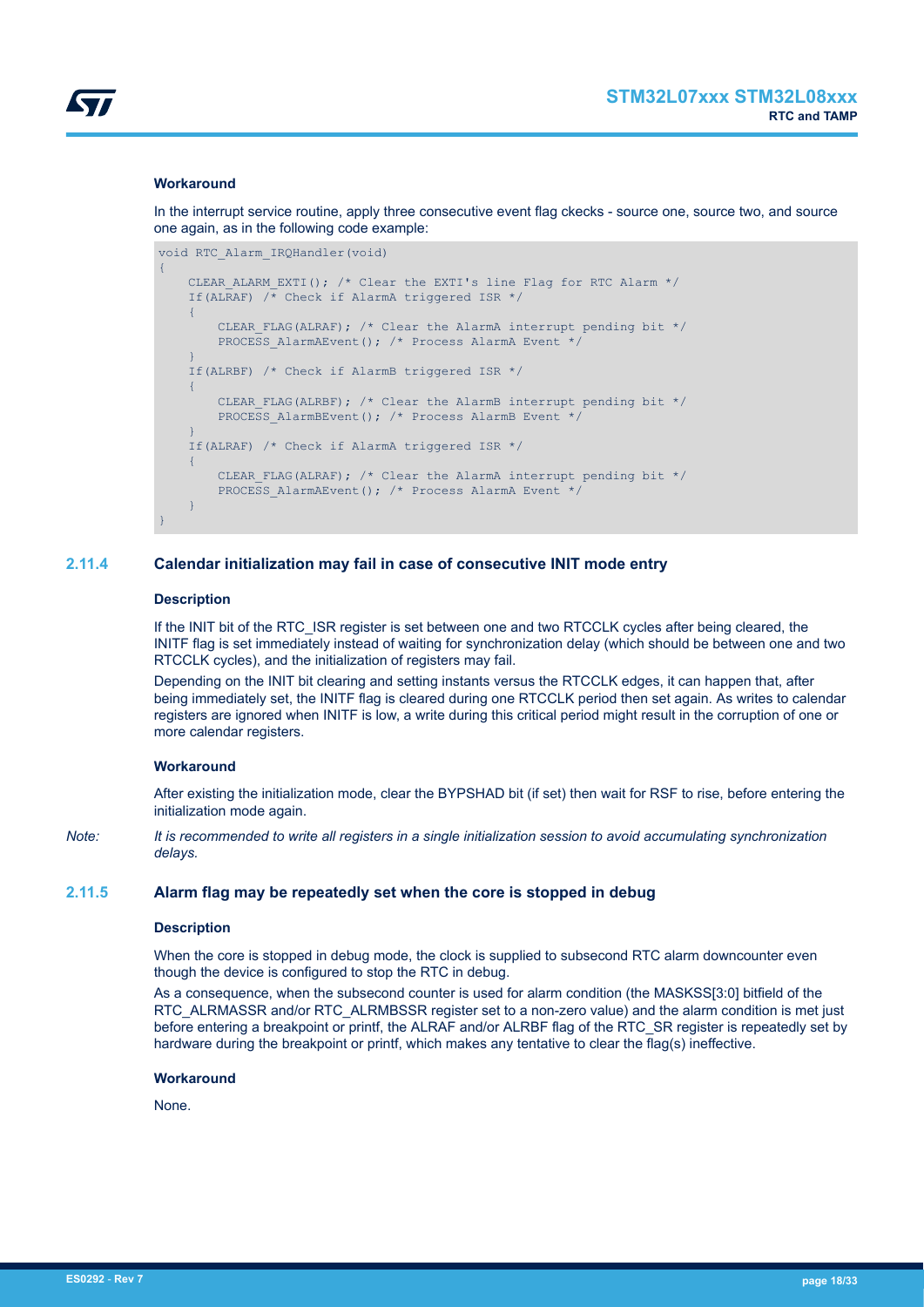## <span id="page-18-0"></span>**2.12 I2C**

## **2.12.1 10-bit master mode: new transfer cannot be launched if first part of the address is not acknowledged by the slave**

## **Description**

An I<sup>2</sup>C-bus master generates STOP condition upon non-acknowledge of I<sup>2</sup>C address that it sends. This applies to 7-bit address as well as to each byte of 10-bit address.

When the MCU set as  $1^2C$ -bus master transmits a 10-bit address of which the first byte (5-bit header + 2 MSBs of the address + direction bit) is not acknowledged, the MCU duly generates STOP condition but it then cannot start any new I<sup>2</sup>C-bus transfer. In this spurious state, the NACKF flag of the I2C\_ISR register and the START bit of the I2C CR2 register are both set, while the START bit should normally be cleared.

## **Workaround**

In 10-bit-address master mode, if both NACKF flag and START bit get simultaneously set, proceed as follows:

- 1. Wait for the STOP condition detection (STOPF = 1 in I2C\_ISR register).
- 2. Disable the I2C peripheral.
- 3. Wait for a minimum of three APB cycles.
- 4. Enable the I2C peripheral again.

## **2.12.2 Wrong behavior in Stop mode**

## **Description**

The correct use of the I2C peripheral is to disable it (PE = 0) before entering Stop mode, and re-enable it when back in Run mode.

Some reference manual revisions may omit this information.

Failure to respect the above while the MCU operating as slave or as master in multi-master topology enters Stop mode during a transfer ongoing on the I<sup>2</sup>C-bus may lead to the following:

- 1. BUSY flag is wrongly set when the MCU exits Stop mode. This prevents from initiating a transfer in master mode, as the START condition cannot be sent when BUSY is set.
- 2. If clock stretching is enabled (NOSTRETCH = 0), the SCL line is pulled low by I2C and the transfer stalled as long as the MCU remains in Stop mode.

The occurrence of such condition depends on the timing configuration, peripheral clock frequency, and I <sup>2</sup>C-bus frequency.

This is a description inaccuracy issue rather than a product limitation.

## **Workaround**

No application workaround is required.

## **2.12.3 Wrong data sampling when data setup time (tSU;DAT) is shorter than one I2C kernel clock period**

## **Description**

The I<sup>2</sup>C-bus specification and user manual specify a minimum data setup time (t<sub>SU:DAT</sub>) as:

- 250 ns in Standard mode
- 100 ns in Fast mode
- 50 ns in Fast mode Plus

The device does not correctly sample the I<sup>2</sup>C-bus SDA line when  $t_{\text{SU;DAT}}$  is smaller than one I2C kernel clock (I2C-bus peripheral clock) period: the previous SDA value is sampled instead of the current one. This can result in a wrong receipt of slave address, data byte, or acknowledge bit.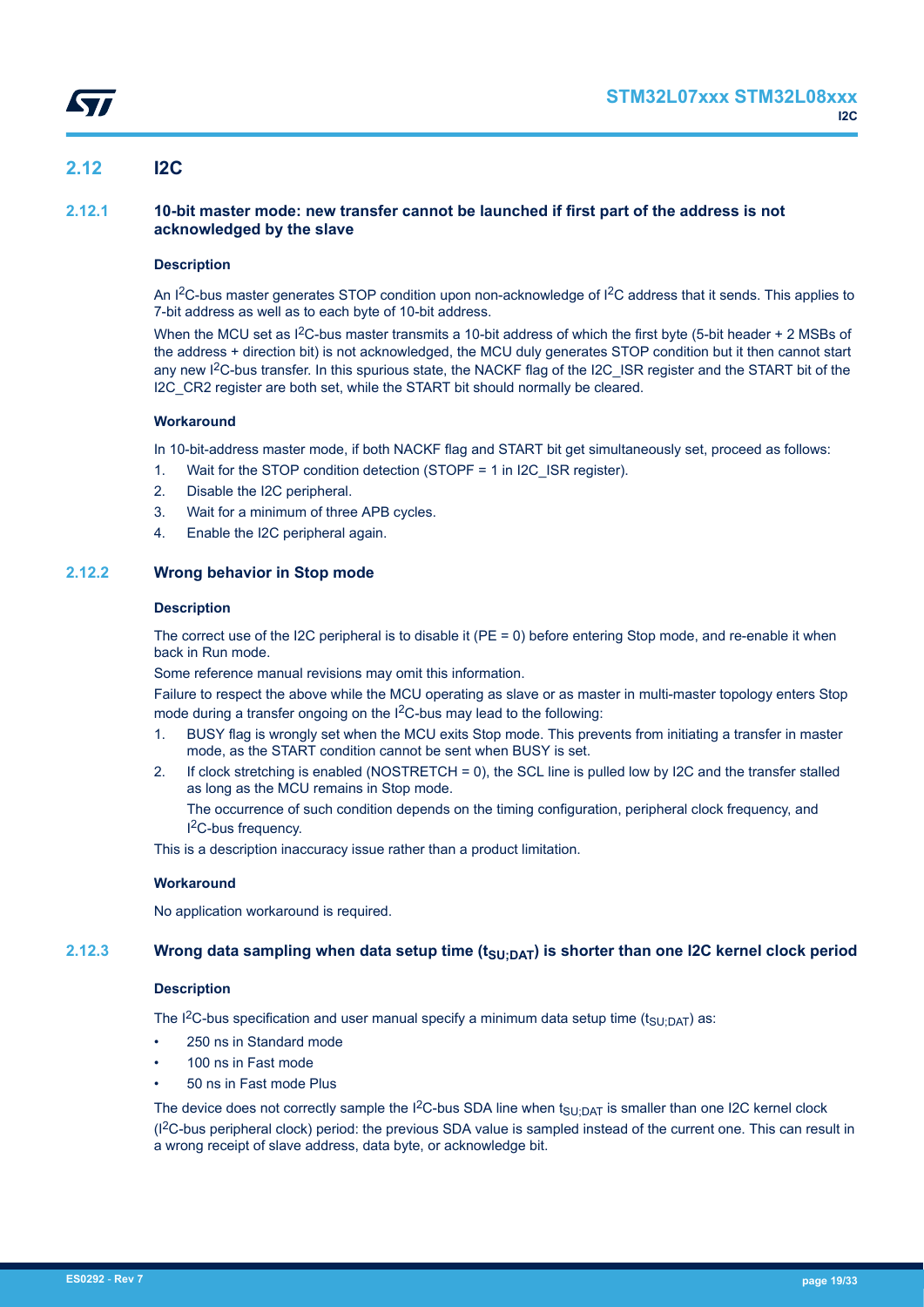<span id="page-19-0"></span>

## **Workaround**

Increase the I2C kernel clock frequency to get I2C kernel clock period within the transmitter minimum data setup time. Alternatively, increase transmitter's minimum data setup time. If the transmitter setup time minimum value corresponds to the minimum value provided in the I<sup>2</sup>C-bus standard, the minimum I2CCLK frequencies are as follows:

- In Standard mode, if the transmitter minimum setup time is 250 ns, the I2CCLK frequency must be at least 4 MHz.
- In Fast mode, if the transmitter minimum setup time is 100 ns, the I2CCLK frequency must be at least 10 MHz.
- In Fast-mode Plus, if the transmitter minimum setup time is 50 ns, the I2CCLK frequency must be at least 20 MHz.

## **2.12.4 Spurious bus error detection in master mode**

#### **Description**

In master mode, a bus error can be detected spuriously, with the consequence of setting the BERR flag of the I2C\_SR register and generating bus error interrupt if such interrupt is enabled. Detection of bus error has no effect on the I<sup>2</sup>C-bus transfer in master mode and any such transfer continues normally.

## **Workaround**

If a bus error interrupt is generated in master mode, the BERR flag must be cleared by software. No other action is required and the ongoing transfer can be handled normally.

## **2.12.5 Last-received byte loss in reload mode**

## **Description**

If in master receiver mode or slave receive mode with SBC = 1 the following conditions are all met:

- $l^2C$ -bus stretching is enabled (NOSTRETCH = 0)
- RELOAD bit of the I2C\_CR2 register is set
- NBYTES bitfield of the I2C\_CR2 register is set to N greater than 1
- byte N is received on the I<sup>2</sup>C-bus, raising the TCR flag
- N 1 byte is not yet read out from the data register at the instant TCR is raised,

then the SCL line is pulled low ( $1^2C$ -bus clock stretching) and the transfer of the byte N from the shift register to the data register inhibited until the byte N-1 is read and NBYTES bitfield reloaded with a new value, the latter of which also clears the TCR flag. As a consequence, the software cannot get the byte N and use its content before setting the new value into the NBYTES field.

## **Workaround**

- In master mode or in slave mode with SBC = 1, use the reload mode with NBYTES = 1.
- In master receiver mode, if the number of bytes to transfer is greater than 255, do not use the reload mode. Instead, split the transfer into sections not exceeding 255 bytes and separate them with repeated START conditions.
- Make sure, for example through the use of DMA, that the byte  $N 1$  is always read before the TCR flag is raised.

The last workaround in the list must be evaluated carefully for each application as the timing depends on factors such as the bus speed, interrupt management, software processing latencies, and DMA channel priority.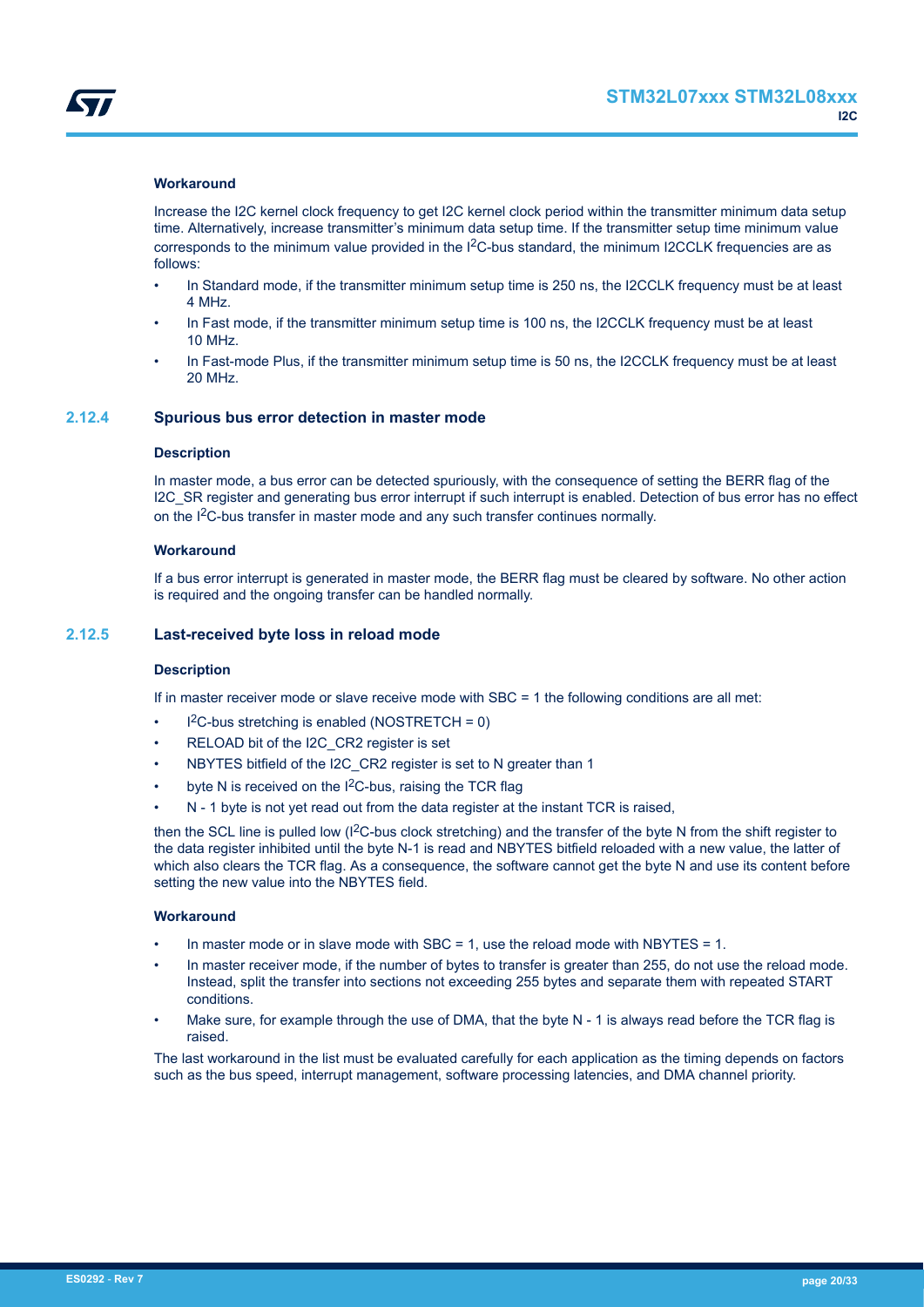## <span id="page-20-0"></span>**2.12.6 Spurious master transfer upon own slave address match**

## **Description**

When the device is configured to operate at the same time as master and slave (in a multi- master  ${}^{12}$ C-bus application), a spurious master transfer may occur under the following condition:

- Another master on the bus is in process of sending the slave address of the device (the bus is busy).
- The device initiates a master transfer by bit set before the slave address match event (the ADDR flag set in the I2C\_ISR register) occurs.
- After the ADDR flag is set:
	- the device does not write I2C\_CR2 before clearing the ADDR flag, or
	- the device writes I2C\_CR2 earlier than three I2C kernel clock cycles before clearing the ADDR flag

In these circumstances, even though the START bit is automatically cleared by the circuitry handling the ADDR flag, the device spuriously proceeds to the master transfer as soon as the bus becomes free. The transfer configuration depends on the content of the I2C\_CR2 register when the master transfer starts. Moreover, if the I2C CR2 is written less than three kernel clocks before the ADDR flag is cleared, the I2C peripheral may fall into an unpredictable state.

#### **Workaround**

Upon the address match event (ADDR flag set), apply the following sequence.

- Normal mode (SBC = 0):
- 1. Set the ADDRCF bit.
- 2. Before Stop condition occurs on the bus, write I2C\_CR2 with the START bit low.

Slave byte control mode (SBC = 1):

- 1. Write I2C\_CR2 with the slave transfer configuration and the START bit low.
- 2. Wait for longer than three I2C kernel clock cycles.
- 3. Set the ADDRCF bit.
- 4. Before Stop condition occurs on the bus, write I2C CR2 again with its current value.

The time for the software application to write the I2C\_CR2 register before the Stop condition is limited, as the clock stretching (if enabled), is aborted when clearing the ADDR flag.

Polling the BUSY flag before requesting the master transfer is not a reliable workaround as the bus may become busy between the BUSY flag check and the write into the I2C\_CR2 register with the START bit set.

## **2.12.7 START bit is cleared upon setting ADDRCF, not upon address match**

#### **Description**

Some reference manual revisions may state that the START bit of the I2C\_CR2 register is cleared upon slave address match event.

Instead, the START bit is cleared upon setting, by software, the ADDRCF bit of the I2C\_ICR register, which does not guarantee the abort of master transfer request when the device is being addressed as slave. This product limitation and its workaround are the subject of a separate erratum.

## **Workaround**

No application workaround is required for this description inaccuracy issue.

## **2.12.8 OVR flag not set in underrun condition**

## **Description**

In slave transmission with clock stretching disabled (NOSTRETCH = 1 in the I2C\_CR1 register), an underrun condition occurs if the current byte transmission is completed on the I2C bus, and the next data is not yet written in the TXDATA[7:0] bitfield. In this condition, the device is expected to set the OVR flag of the I2C\_ISR register and send 0xFF on the bus.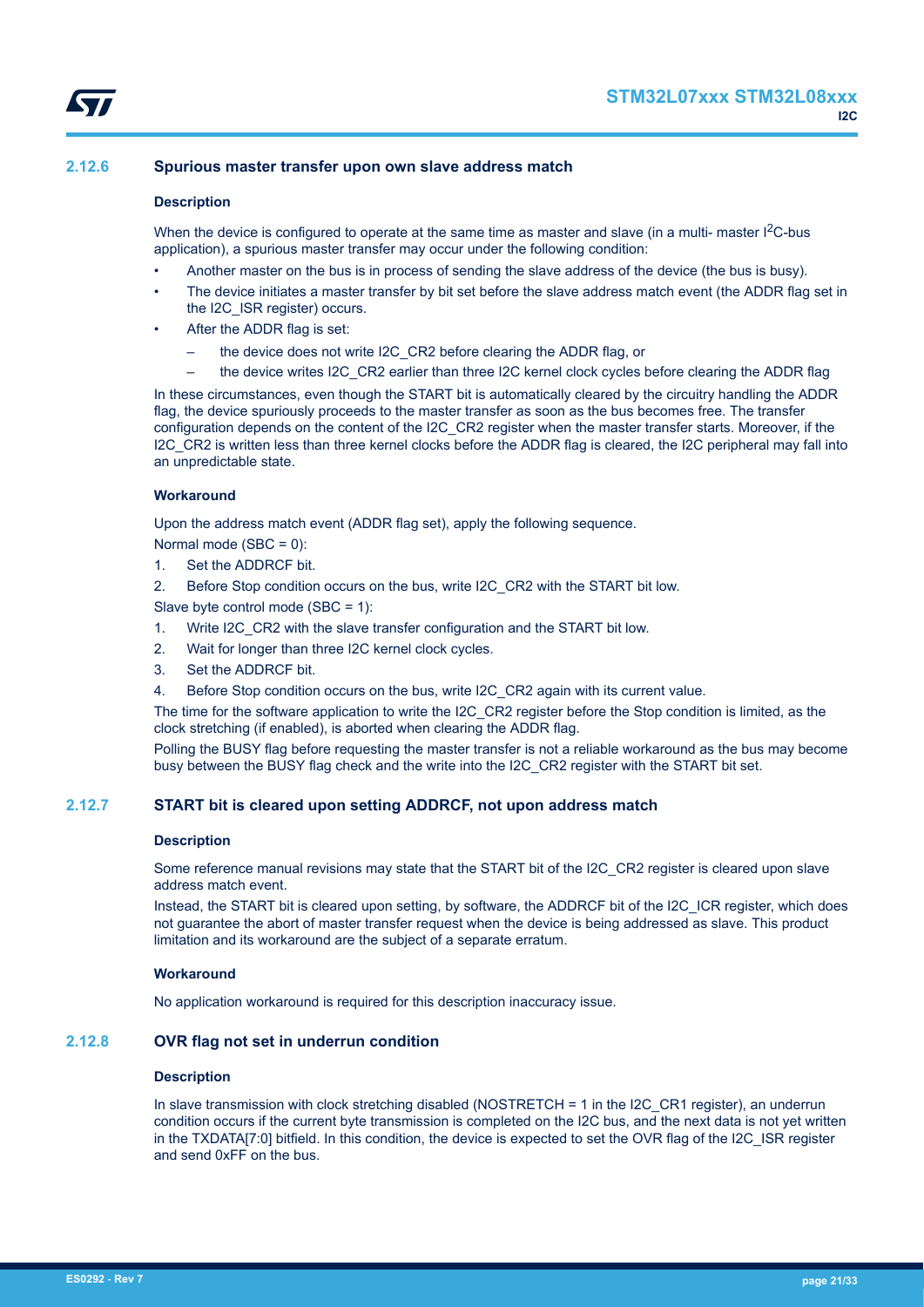<span id="page-21-0"></span>

However, if the I2C\_TXDR is written within the interval between two I2C kernel clock cycles before and three APB clock cycles after the start of the next data transmission, the OVR flag is not set, although the transmitted value is 0xFF.

## **Workaround**

None.

## **2.12.9 Transmission stalled after first byte transfer**

#### **Description**

When the first byte to transmit is not prepared in the TXDATA register, two bytes are required successively, through TXIS status flag setting or through a DMA request. If the first of the two bytes is written in the I2C\_TXDR register in less than two I2C kernel clock cycles after the TXIS/DMA request, and the ratio between APB clock and I2C kernel clock frequencies is between 1.5 and 3, the second byte written in the I2C\_TXDR is not internally detected. This causes a state in which the I2C peripheral is stalled in master mode or in slave mode, with clock stretching enabled (NOSTRETCH = 0). This state can only be released by disabling the peripheral ( $PE = 0$ ) or by resetting it.

#### **Workaround**

Apply one of the following measures:

- Write the first data in I2C\_TXDR before the transmission starts.
- Set the APB clock frequency so that its ratio with respect to the I2C kernel clock frequency is lower than 1.5 or higher than 3.

## **2.13 USART**

## **2.13.1 Non-compliant sampling for NACK signal from smartcard**

## **Description**

According to ISO/IEC 7816-3 standard, when a character parity error is detected, the receiver must assert a NACK signal, by pulling the transmit line low for one ETU period, at 10.3 to 10.7 ETU after the character START bit falling edge. The transmitter is expected to sample the line for NACK (for low level) from 10.8 to 11.2 ETU after the character START bit falling edge.

Instead, the USART peripheral in Smartcard mode samples the transmit line for NACK from 10.3 to 10.7 ETU after the character START bit falling edge. This is unlikely to cause issues with receivers (smartcards) that respect the ISO/IEC 7816-3 standard. However, it may cause issues with respect to certification.

#### **Workaround**

None.

## **2.13.2 Break request preventing TC flag from being set**

#### **Description**

After the end of transmission of data (D1), the transmission complete (TC) flag is not set when the following condition is met:

- CTS hardware flow control is enabled
- D1 transmission is in progress
- a break transfer is requested before the end of D1 transfer
- CTS is de-asserted before the end of D1 transfer

As a consequence, an application relying on the TC flag fails to detect the end of data transfer.

#### **Workaround**

In the application, only allow break request after the TC flag is set.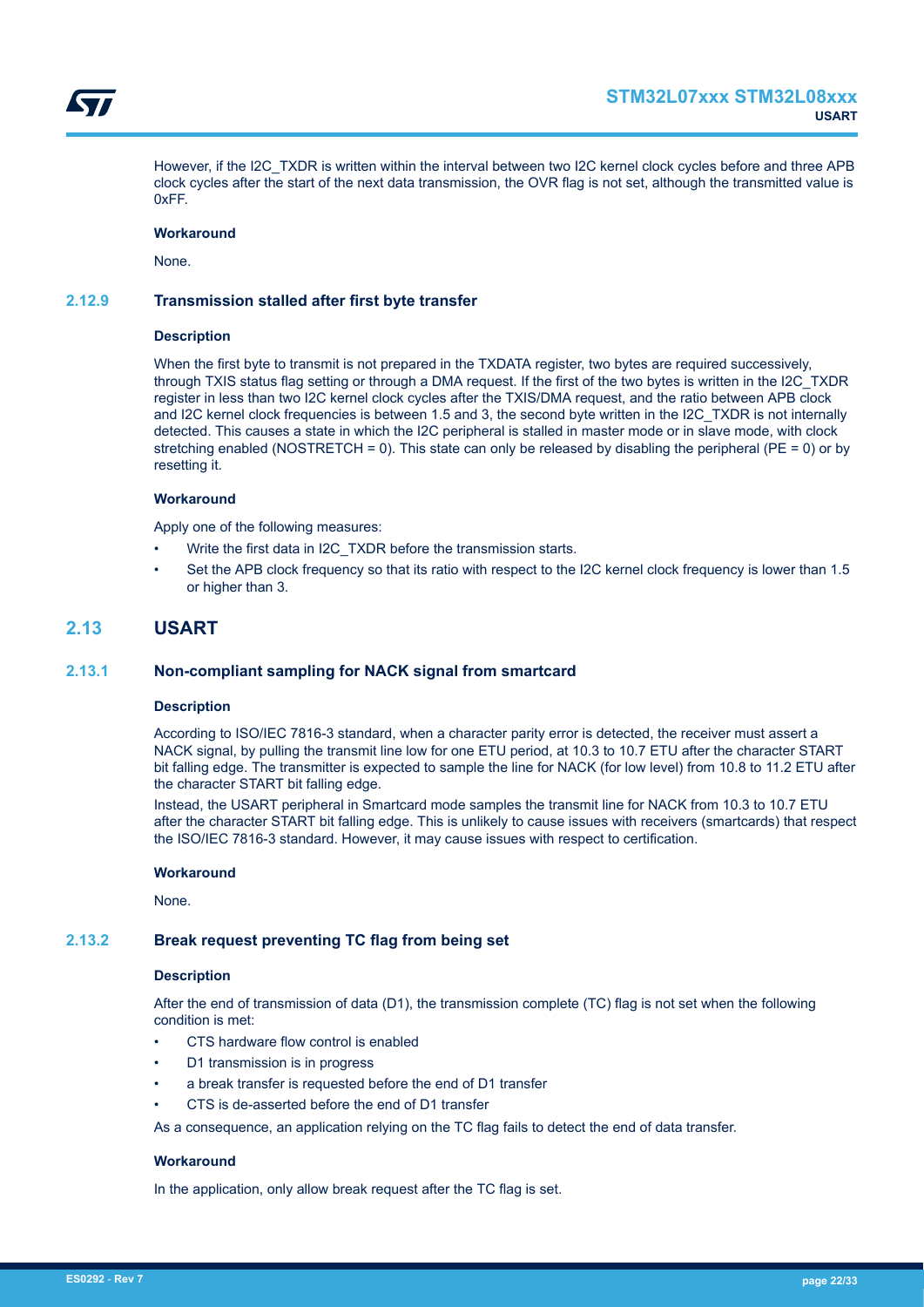<span id="page-22-0"></span>

## **2.13.3 RTS is active while RE = 0 or UE = 0**

## **Description**

The RTS line is driven low as soon as RTSE bit is set, even if the USART is disabled (UE = 0) or the receiver is disabled ( $RE = 0$ ), that is, not ready to receive data.

#### **Workaround**

Upon setting the UE and RE bits, configure the I/O used for RTS into alternate function.

## **2.13.4 Receiver timeout counter wrong start in two-stop-bit configuration**

## **Description**

In two-stop-bit configuration, the receiver timeout counter starts counting from the end of the second stop bit of the last character instead of starting from the end of the first stop bit.

#### **Workaround**

Subtract one bit duration from the value in the RTO bitfield of the USARTx\_RTOR register.

## **2.13.5 Data corruption due to noisy receive line**

#### **Description**

In UART mode with oversampling by 8 or 16 and with 1 or 2 stop bits, the received data may be corrupted if a glitch to zero shorter than the half-bit occurs on the receive line within the second half of the stop bit.

#### **Workaround**

None.

## **2.14 LPUART**

## **2.14.1 Break request preventing TC flag from being set**

#### **Description**

After the end of transmission of data (D1), the transmission complete (TC) flag is not set when the following condition is met:

- CTS hardware flow control is enabled
- D1 transmission is in progress
- a break transfer is requested before the end of D1 transfer
- CTS is de-asserted before the end of D1 transfer

As a consequence, an application relying on the TC flag fails to detect the end of data transfer.

## **Workaround**

In the application, only allow break request after the TC flag is set.

## **2.14.2 RTS is active while RE = 0 or UE = 0**

## **Description**

The RTS line is driven low as soon as RTSE bit is set, even if the LPUART is disabled (UE = 0) or the receiver is disabled ( $RE = 0$ ), that is, not ready to receive data.

## **Workaround**

Upon setting the UE and RE bits, configure the I/O used for RTS into alternate function.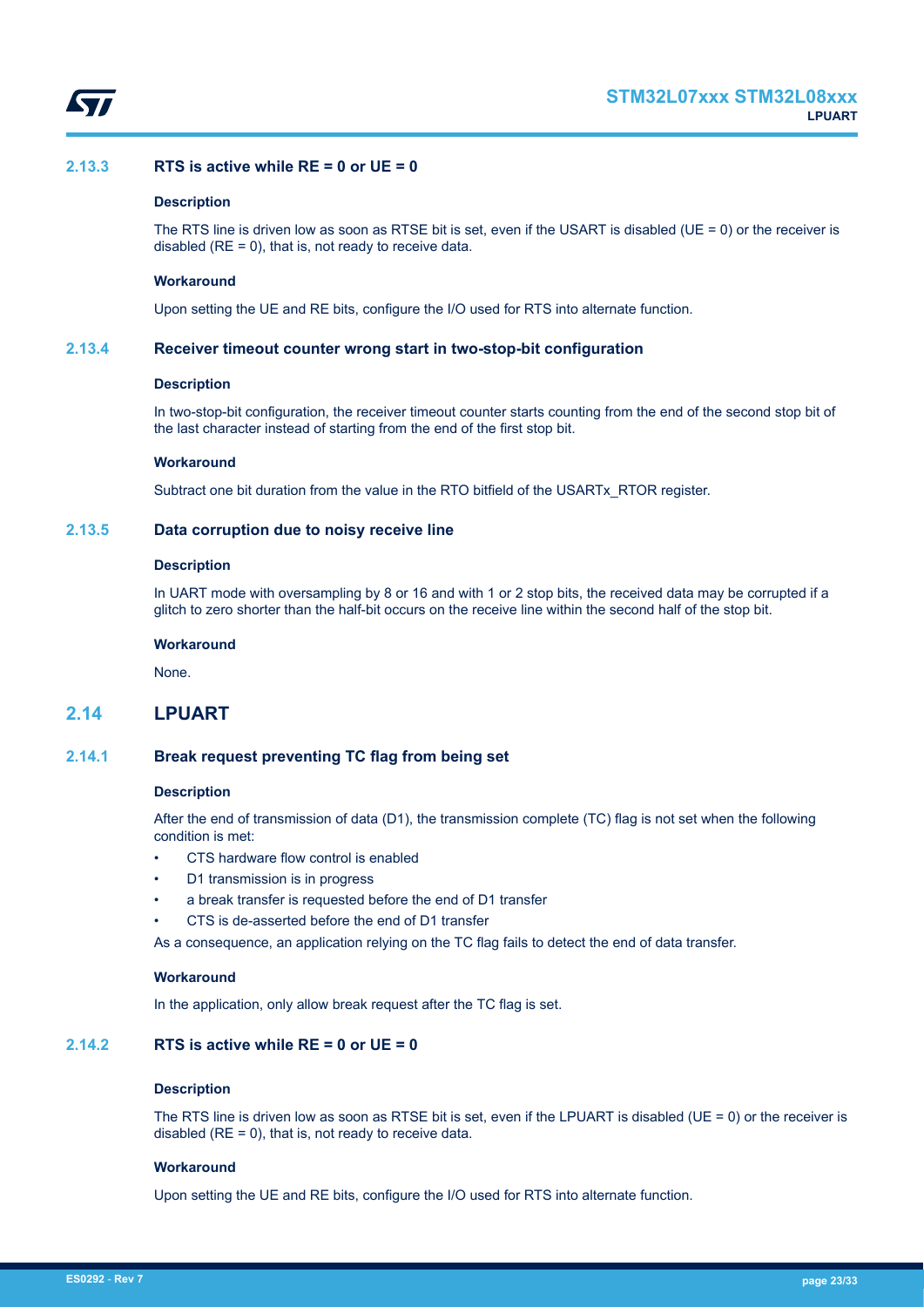<span id="page-23-0"></span>

## **2.14.3 Receiver timeout counter wrong start in two-stop-bit configuration**

#### **Description**

In two-stop-bit configuration, the receiver timeout counter starts counting from the end of the second stop bit of the last character instead of starting from the end of the first stop bit.

#### **Workaround**

Subtract one bit duration from the value in the RTO bitfield of the LPUARTx\_RTOR register.

## **2.14.4 Data corruption due to noisy receive line**

## **Description**

In UART mode with oversampling by 8 or 16 and with 1 or 2 stop bits, the received data may be corrupted if a glitch to zero shorter than the half-bit occurs on the receive line within the second half of the stop bit.

#### **Workaround**

None.

## **2.15 SPI/I2S**

## **2.15.1 BSY bit may stay high when SPI is disabled**

#### **Description**

The BSY flag may remain high upon disabling the SPI while operating in:

- master transmit mode and the TXE flag is low (data register full).
- master receive-only mode (simplex receive or half-duplex bidirectional receive phase) and an SCK strobing edge has not occurred since the transition of the RXNE flag from low to high.
- slave mode and NSS signal is removed during the communication.

#### **Workaround**

When the SPI operates in:

- master transmit mode, disable the SPI when  $TXE = 1$  and  $BSY = 0$ .
- master receive-only mode, ignore the BSY flag.
- slave mode, do not remove the NSS signal during the communication.

## **2.15.2 BSY bit may stay high at the end of data transfer in slave mode**

#### **Description**

BSY flag may sporadically remain high at the end of a data transfer in slave mode. This occurs upon coincidence of internal CPU clock and external SCK clock provided by master.

In such an event, if the software only relies on BSY flag to detect the end of SPI slave data transaction (for example to enter low-power mode or to change data line direction in half-duplex bidirectional mode), the detection fails.

As a conclusion, the BSY flag is unreliable for detecting the end of data transactions.

## **Workaround**

Depending on SPI operating mode, use the following means for detecting the end of transaction:

- When NSS hardware management is applied and NSS signal is provided by master, use NSS flag.
- In SPI receiving mode, use the corresponding RXNE event flag.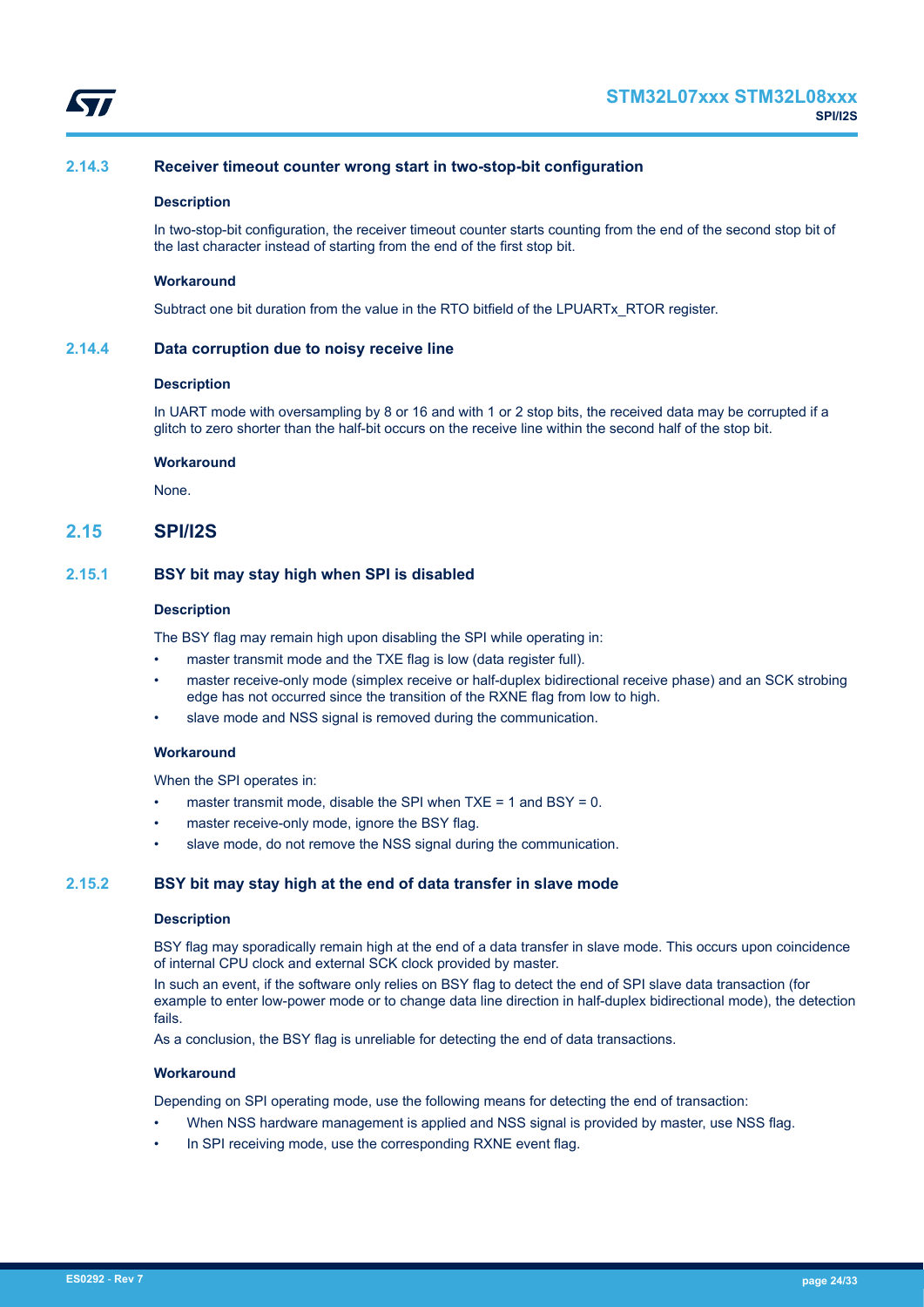

<span id="page-24-0"></span>In SPI transmit-only mode, use the BSY flag in conjunction with a timeout expiry event. Set the timeout such as to exceed the expected duration of the last data frame and start it upon TXE event that occurs with the second bit of the last data frame. The end of the transaction corresponds to either the BSY flag becoming low or the timeout expiry, whichever happens first.

Prefer one of the first two measures to the third as they are simpler and less constraining.

Alternatively, apply the following sequence to ensure reliable operation of the BSY flag in SPI transmit mode:

- 1. Write last data to data register.
- 2. Poll the TXE flag until it becomes high, which occurs with the second bit of the data frame transfer.
- 3. Disable SPI by clearing the SPE bit mandatorily before the end of the frame transfer.
- 4. Poll the BSY bit until it becomes low, which signals the end of transfer.

## **2.15.3 Corrupted last bit of data and/or CRC, received in master mode with delayed SCK feedback**

## **Description**

In receive transaction, in both I<sup>2</sup>S and SPI master modes, the last bit of the transacted frame is not captured when signal provided by internal feedback loop from the SCK pin exceeds a critical delay. The lastly transacted bit of the stored data then keeps value from the previously received pattern. As a consequence, the last receive data bit may be wrong and/or the CRCERR flag can be unduly asserted in the SPI mode if any data under check sum and/or the CRC pattern is wrongly captured.

In SPI mode, data are synchronous with the APB clock. A delay of up to two APB clock periods can thus be tolerated for the internal feedback delay. The I<sup>2</sup>S mode is more sensitive than the SPI mode since the SCK clock is not synchronized with the APB. In this case, margin of the internal feedback delay is lower than one APB clock period.

Main factors contributing to the delay increase are low VDD level, high temperature, high SCK pin capacitive load and low SCK I/O output speed. The SPI communication speed has no impact.

The following table gives the maximum allowable APB frequency versus GPIOx\_OSPEEDR output speed bitfield setting for the SCK pin, at 30pF of capacitive load. The operation is safe up to that frequency.

| GPIOx OSPEEDR[1:0] for SCK pin | Max. APB frequency for SPI mode<br>[MHz] | Max. APB frequency for $I^2S$ mode<br>[MHz] |
|--------------------------------|------------------------------------------|---------------------------------------------|
| 11 (very high)                 | 32                                       | 32                                          |
| $10$ (high)                    | 28 (32 at $V_{DD}$ > 1.8 V)              | 28 (32 at $V_{DD}$ > 1.8 V)                 |
| 01 (medium)                    | 12 (14 at $V_{DD}$ > 1.8 V)              | 8 (10 at $V_{DD}$ > 1.8 V)                  |
| 00 (low)                       | 1.5 (2 at $V_{DD}$ > 1.8 V)              | 1 (1.5 at $V_{DD}$ > 1.8 V)                 |

## **Table 5. Maximum allowable APB frequency at 30 pF load**

#### **Workaround**

The following measures can be adopted, jointly or individually:

- Decrease the APB clock speed.
- Configure the I/O pad of the SCK pin to higher speed.

*Note: The alternative method can only be used with relatively fast CPU speeds versus relatively slow SPI clocks or/and long last data frames. The faster is the software execution, the shorter can be the duration of the last data frame.*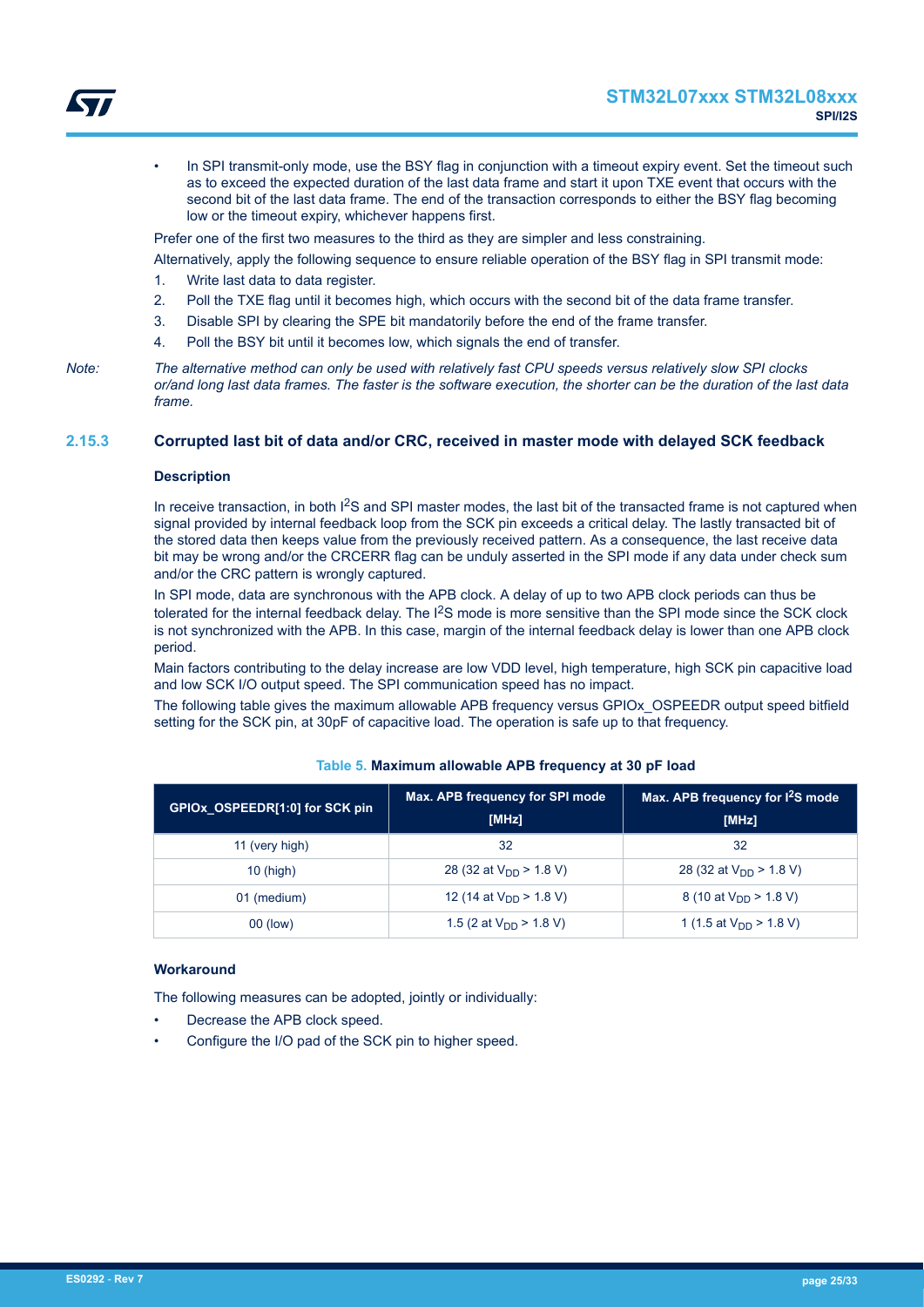<span id="page-25-0"></span>

## **2.15.4 SPI CRC corruption upon DMA transaction completion by another peripheral**

## **Description**

When the following conditions are all met:

- CRC function for the SPI is enabled
- SPI transaction managed by software (as opposed to DMA) is ongoing and CRCNEXT flag set

• another peripheral using the DMA channel on which the SPI is mapped completes a DMA transfer, the CRCNEXT bit is unexpectedly cleared and the SPI CRC calculation may be corrupted, setting the CRC error flag.

## **Workaround**

Ensure that the DMA channel on which the SPI is mapped is not concurrently in use by another peripheral.

## **2.15.5 In I2S slave mode, enabling I2S while WS is active causes desynchronization**

## **Description**

In I<sup>2</sup>S slave mode, the WS signal level is used to start the communication. If the I2S peripheral is enabled while the WS line is active (low for I<sup>2</sup>S protocol, high for LSB- or MSB-justified mode), and if the master is already sending the clock, the I2S peripheral (slave) starts communicating data from the instant of its enable, which causes desynchronization between the master and the slave throughout the whole communication.

## **Workaround**

Enable I2S peripheral while the WS line is at:

- high level, for I<sup>2</sup>S protocol.
- low level, for LSB- or MSB-justified mode.

## **2.15.6 Wrong CRC in full-duplex mode handled by DMA with imbalanced setting of data counters**

## **Description**

When SPI is handled by DMA in full-duplex master or slave mode with CRC enabled, the CRC computation may temporarily freeze for the ongoing frame, which results in corrupted CRC.

This happens when the receive counter reaches zero upon the receipt of the CRC pattern (as the receive counter was set to a value greater, by CRC length, than the transmit counter). An internal signal dedicated to receive-only mode is left unduly pending. Consequently, the signal can cause the CRC computation to freeze during a next transaction in which DMA TXE event service is accidentally delayed (for example, due to DMA servicing a request from another channel).

## **Workaround**

Apply one of the following measures prior to each full-duplex SPI transaction:

- Set the DMA transmission and reception data counters to equal values. Upon the transaction completion, read the CRC pattern out from RxFIFO separately by software.
- Reset the SPI peripheral via peripheral reset register.

## **2.15.7 CRC error in SPI slave mode if internal NSS changes before CRC transfer**

## **Description**

Some reference manual revisions may omit the information that the device operating as SPI slave must be configured in software NSS control if the SPI master pulses the NSS (for (for example in NSS pulse mode).

Otherwise, the transition of the internal NSS signal after the CRCNEXT flag is set might result in wrong CRC value computed by the device and, as a consequence, in a CRC error. As a consequence, the NSS pulse mode cannot be used along with the CRC function.

This is a documentation error rather than a product limitation.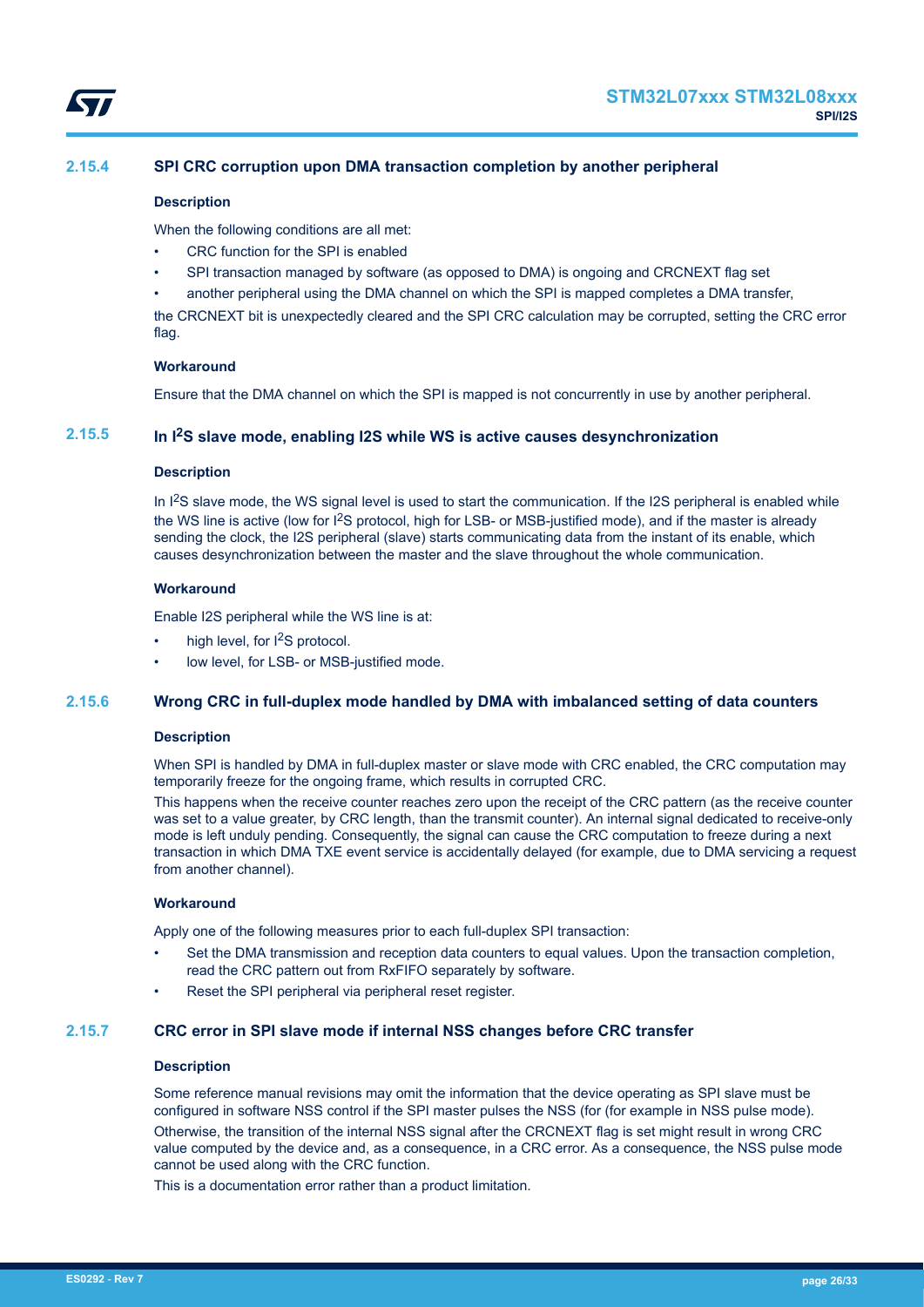<span id="page-26-0"></span>

## **Workaround**

No application workaround is required as long as the device operating as SPI slave is duly configured in software NSS control.

## **2.15.8 Anticipated communication upon SPI transit from slave receiver to master**

#### **Description**

Regardless of the master mode configured, the communication clock starts upon setting the MSTR bit even though the SPI is disabled, if transiting from receive-only (RXONLY = 1) or half-duplex receive (BIDIMODE = 1) and BIDIOE = 0) slave mode to master mode.

## **Workaround**

Apply one of the following measures:

- Before transiting to master mode, hardware-reset the SPI via the reset controller.
- Set the MSTR and SPE bits of the SPI configuration register simultaneously, which forces the immediate start of the communication clock. In transmitter configuration, load the data register in advance with the data to send.

#### **2.15.9 I <sup>2</sup>S slave in PCM short pulse mode sensitive to timing between WS and CK**

## **Description**

When the device is configured in  $^{12}S$  slave PCM short frame mode (I2SMOD = 1, I2SCFG[1:0] = 00 or 01,  $|2$ SSTD[1:0] = 11, PCMSYNC = 0), with the asynchronous start disabled (ASTREN = 0), then if the master does not respect the WS hold time versus clock, the data transmitted and received by the device get desynchronized (shifted by one bit). This results in discarding two frames instead of one, irrespectively of the clock polarity.

## **Workaround**

Use legacy mode (ASTERN = 1), while ensuring a perfect synchronization between the master and the slave.

## **2.15.10 Limited SPI frequency when peripheral is configured in Master reception or in Slave** transmission mode and V<sub>DD</sub> is below 2.7 V

#### **Description**

When the SPI is configured in Master reception or in Slave transmission mode, the maximum SPI frequency should be 16 MHz in Range1 ( $V_{DD}$  ranging from 1,71 to 3,6 V). However a timing issue limits the maximum transaction reachable frequency when  $V_{DD}$  is below 2.7 V.

## **Workaround**

None.

## **2.16 USB**

## **2.16.1 Possible packet memory overrun/underrun at low APB frequency**

## **Description**

Some data sheet and/or reference manual revisions may omit the information that 10 MHz minimum APB clock frequency is required to avoid USB data overrun/underrun issues.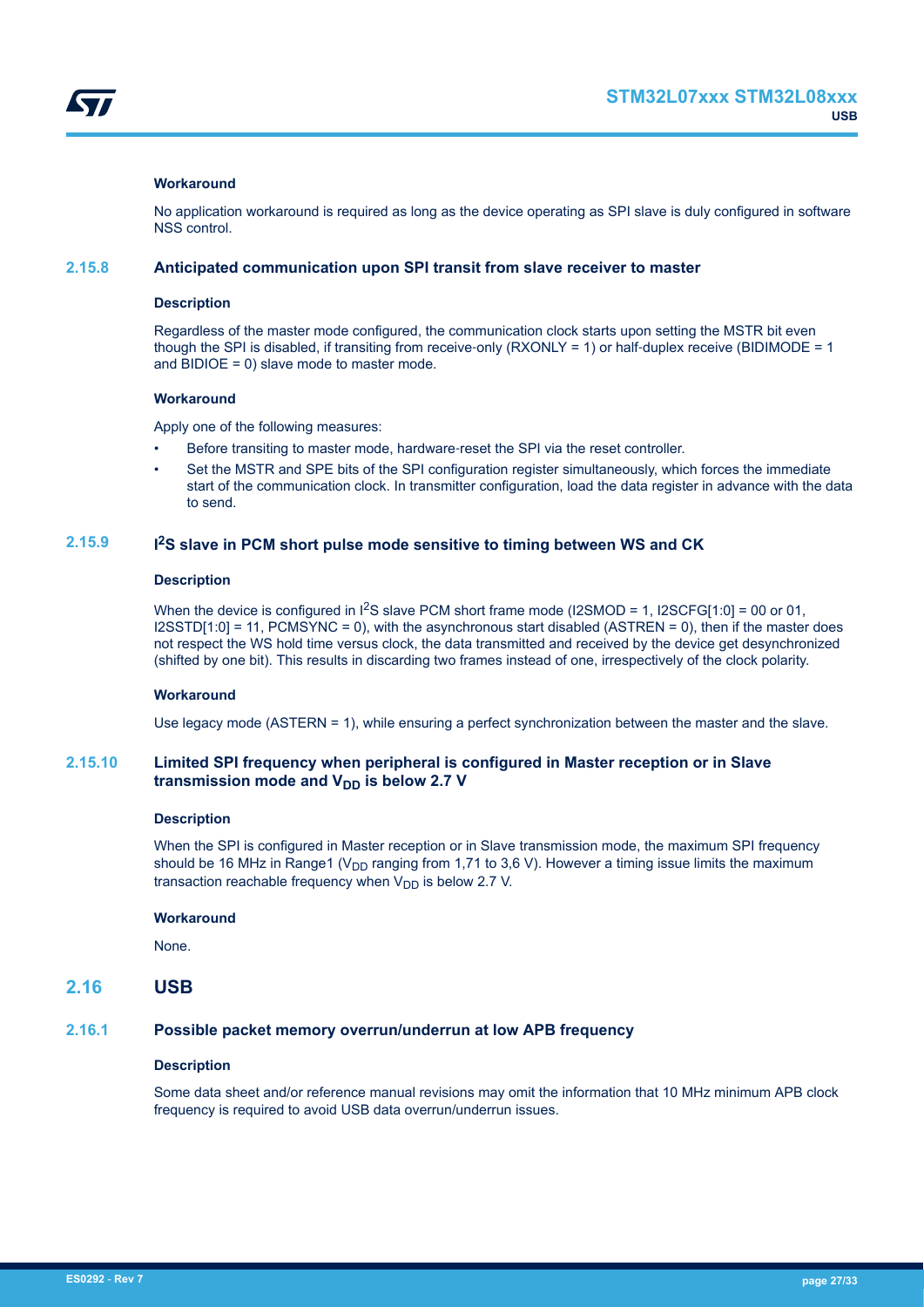<span id="page-27-0"></span>

Operating the USB peripheral with lower APB clock frequency may lead to:

- Overrun for *out* transactions the USB peripheral fails to store the received data into the PBM before the next byte is received on the USB (PBM overrun). The USB cell detects an internal error condition, discards the last received byte, stops writing into the PBM, sends no acknowledge (forcing the host to retry the transaction), and informs the application by setting the PMAOVR flag/interrupt.
- Underrun for *in* transactions the USB peripheral fails to read from the PBM the next byte to transmit before the transmission of the previous one is completed on the USB. The USB cell detects an internal error condition, stops reading from PBM, generates a bit stuffing error on the USB (forcing the host to retry the transaction), and informs the application by setting the PMAOVR flag/interrupt.

This is a documentation issue rather than a device limitation.

## **Workaround**

No application workaround is required if the minimum APB clock frequency of 10 MHz is respected.

## **2.16.2 ESOF interrupt timing desynchronized after resume signaling**

## **Description**

Upon signaling resume, the device is expected to allow full 3 ms of time to the host or hub for sending the initial SOF (start of frame) packet, without triggering SUSP interrupt. However, the device only allows two full milliseconds and unduly triggers SUSP interrupt if it receives the initial packet within the third millisecond.

## **Workaround**

When the device initiates resume (remote wakeup), mask the SUSP interrupt by setting the SUSPM bit for 3 ms, then unmask it by clearing SUSPM.

#### **2.16.3 Incorrect CRC16 in the memory buffer**

#### **Description**

Memory buffer locations are written starting from the address contained in the ADDRn\_RX for a number of bytes corresponding to the received data packet length, CRC16 inclusive (that is, data payload length plus two bytes), or up to the last allocated memory location defined by BL\_SIZE and NUM\_BLOCK, whichever comes first. In the former case, the CRC16 checksum is written wrongly, with its least significant byte going to both memory buffer byte locations expected to receive the least and the most significant bytes of the checksum.

Although the checksum written in the memory buffer is wrong, the underlying CRC checking mechanism in the USB peripheral is fully functional.

## **Workaround**

Ignore the CRC16 data in the memory buffer.

## **2.16.4 USB BCD functionality limited below –20 °C**

#### **Description**

Primary and secondary detection can return an incorrectly detected port type. This limitation may be observed on a small number of devices when the temperature is below –20 °C.

## **Workaround**

None.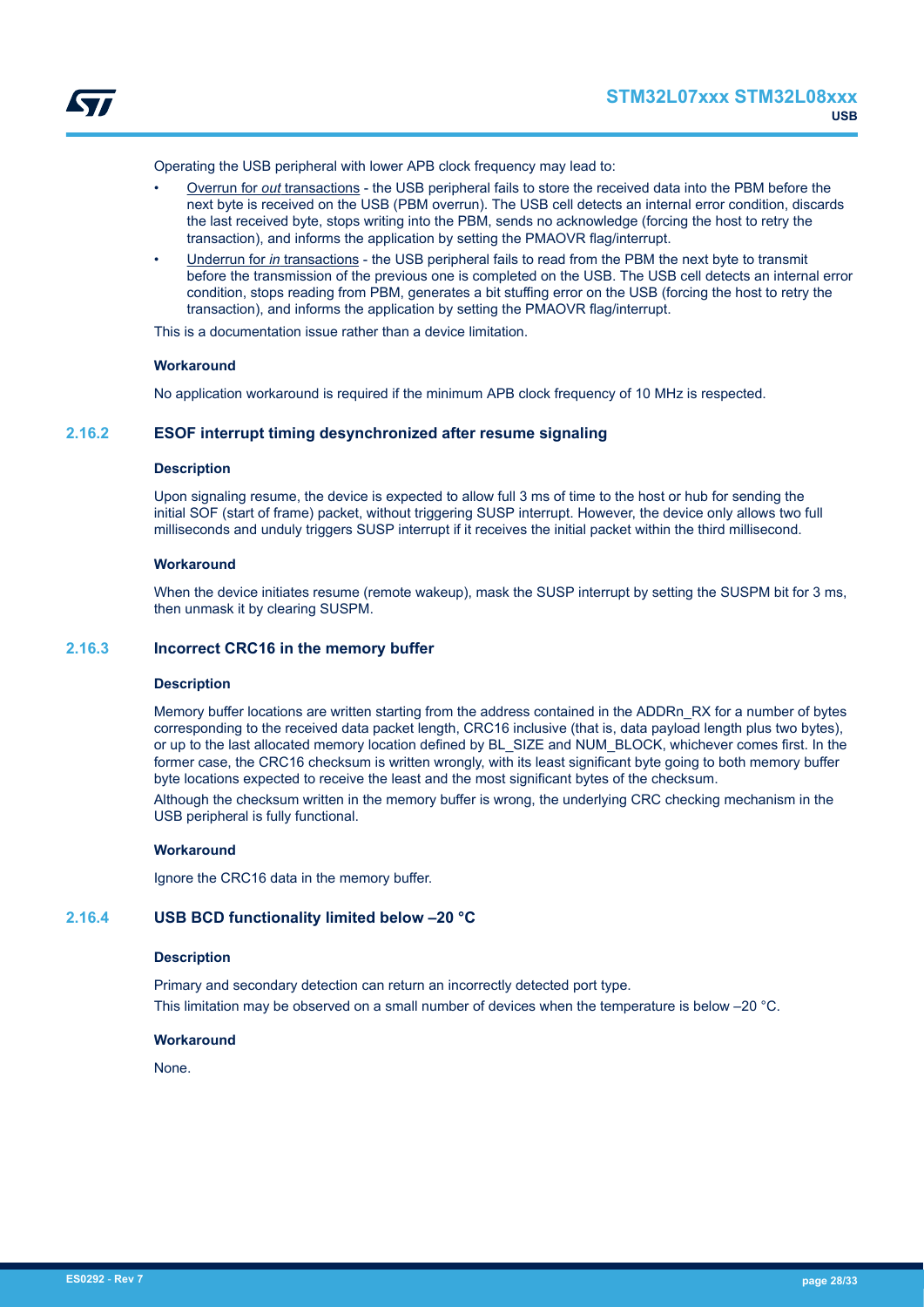# <span id="page-28-0"></span>**Revision history**

| <b>Date</b> | <b>Version</b> | <b>Changes</b>                                                                                                                                                                                                                                                                                 |
|-------------|----------------|------------------------------------------------------------------------------------------------------------------------------------------------------------------------------------------------------------------------------------------------------------------------------------------------|
| 02-Jul-2015 | $\mathbf{1}$   | Initial release.                                                                                                                                                                                                                                                                               |
|             | $\overline{2}$ | Updated Section 2.1.2: BFB2 bit does not select boot from Bank 2 system<br>memory.                                                                                                                                                                                                             |
| 11-Sep-2015 |                | Added Section 2.1.8: I2C and USART cannot wake up the device from Stop<br>mode and Section 2.1.9: LDM, STM, PUSH and POP not allowed in IOPORT<br>bus.                                                                                                                                         |
| 14-Sep-2015 | 3              | Updated Section 2.1.8: I2C and USART cannot wake up the device from Stop<br>mode.                                                                                                                                                                                                              |
| 19-Oct-2015 | $\overline{4}$ | Changed confidentiality level to public.                                                                                                                                                                                                                                                       |
|             |                | The following limitations are fixed in device revision Z:                                                                                                                                                                                                                                      |
|             |                | BFB2 bit does not select boot from Bank 2 system memory<br>$\bullet$                                                                                                                                                                                                                           |
|             |                | I2C and USART cannot wake up the device from Stop mode<br>$\bullet$                                                                                                                                                                                                                            |
| 18-Dec-2015 | 5              | BOOT_MODE bits do not reflect the selected boot mode (this limitation<br>has been added in current errata sheet revision).                                                                                                                                                                     |
|             |                | Added Section 2.2.1: COMP1 CSR and COMP2 CSR lock bit reset by<br>SYSCFGRST bit in RCC APB2RSTR register.                                                                                                                                                                                      |
|             |                | Updated Section 2.5.3: Last data bit or CRC calculation may be corrupted for<br>the data received in master mode depending on the feedback communication<br>clock timing with respect to the APB clock (SPI or I2S).                                                                           |
|             |                | Merged all STM32L07xxx and STM32L08xxx device errata sheets into one<br>single document.                                                                                                                                                                                                       |
|             |                | Distinction made between device and documentation errata.                                                                                                                                                                                                                                      |
| 09-Dec-2021 | 6              | Added GPIO, DMA, ADC, DAC, TIM, LPTIM errata.                                                                                                                                                                                                                                                  |
|             |                | Updated System, RTC and TAMP, I2C, SPI/I2S and USB errata.                                                                                                                                                                                                                                     |
|             |                | Distinction made between USART and LPUART and errata updated.                                                                                                                                                                                                                                  |
|             |                | Added all STM32L073xx part numbers as well as STM32L081CZ.                                                                                                                                                                                                                                     |
|             |                | Corrected product references in Table 2. Device variants.                                                                                                                                                                                                                                      |
| 24-Mar-2022 | $\overline{7}$ | Updated Writing ADC CFGR1 register while ADEN bit is set resets RES[1:0]<br>bitfield (2.4.2), Device may remain stuck in LPTIM interrupt when clearing<br>event flag (2.10.2) and Corrupted last bit of data and/or CRC, received in<br>master mode with delayed SCK feedback (2.15.3) errata. |

## **Table 6. Document revision history**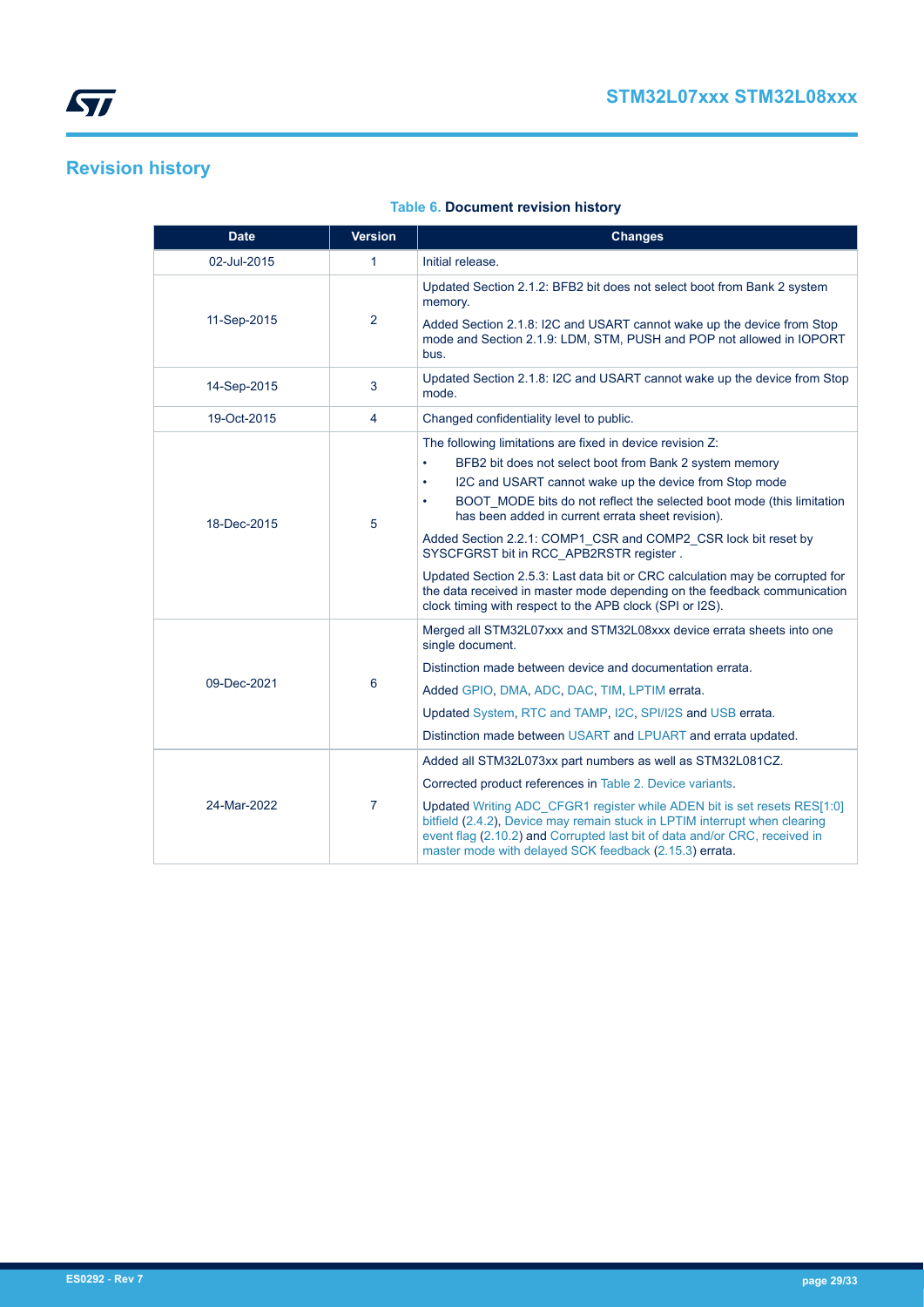

# **Contents**

| 1                       |     |            |                                                                                          |  |
|-------------------------|-----|------------|------------------------------------------------------------------------------------------|--|
| $\overline{\mathbf{2}}$ |     |            |                                                                                          |  |
|                         | 2.1 |            |                                                                                          |  |
|                         |     | 2.1.1      |                                                                                          |  |
|                         |     | 2.1.2      | Flash memory wakeup issue when waking up from Stop or Sleep with Flash in power-down     |  |
|                         |     | 2.1.3      | Unexpected system reset when waking up from Stop mode with regulator in low-power        |  |
|                         |     | 2.1.4      |                                                                                          |  |
|                         |     | 2.1.5      |                                                                                          |  |
|                         |     | 2.1.6      |                                                                                          |  |
|                         |     | 2.1.7      | Electrical sensitivity characteristics lower compared to other STM32 devices 7           |  |
|                         |     | 2.1.8      |                                                                                          |  |
|                         |     | 2.1.9      |                                                                                          |  |
|                         | 2.2 |            |                                                                                          |  |
|                         |     | 2.2.1      |                                                                                          |  |
|                         |     | 2.2.2      | PB6, PB7, PD0, PD1, PD7 AF1 alternate functions not available when LCD controller is     |  |
|                         |     | 2.2.3      |                                                                                          |  |
|                         | 2.3 |            |                                                                                          |  |
|                         |     | 2.3.1      | DMA disable failure and error flag omission upon simultaneous transfer error and global  |  |
|                         |     | 2.3.2      |                                                                                          |  |
|                         | 2.4 |            |                                                                                          |  |
|                         |     | 2.4.1      | Overrun flag is not set if EOC reset coincides with new conversion end 10                |  |
|                         |     | 2.4.2      | Writing ADC_CFGR1 register while ADEN bit is set resets RES[1:0] bitfield. 10            |  |
|                         |     | 2.4.3      |                                                                                          |  |
|                         | 2.5 | <b>DAC</b> |                                                                                          |  |
|                         |     | 2.5.1      | DMA request not automatically cleared by clearing DMAEN11                                |  |
|                         |     | 2.5.2      | DMA underrun flag not set when an internal trigger is detected on the clock cycle of the |  |
|                         | 2.6 |            |                                                                                          |  |
|                         |     | 2.6.1      | COMP1 CSR and COMP2 CSR lock bit reset by SYSCFGRST bit in RCC APB2RSTR                  |  |
|                         |     | 2.6.2      | Output of comparator 2 cannot be internally connected to input 1 of low-power timer 12   |  |
|                         | 2.7 |            |                                                                                          |  |
|                         |     | 2.7.1      |                                                                                          |  |
|                         |     | 2.7.2      | Touch sensing channels not available in dynamic voltage range 3 12                       |  |
|                         |     |            |                                                                                          |  |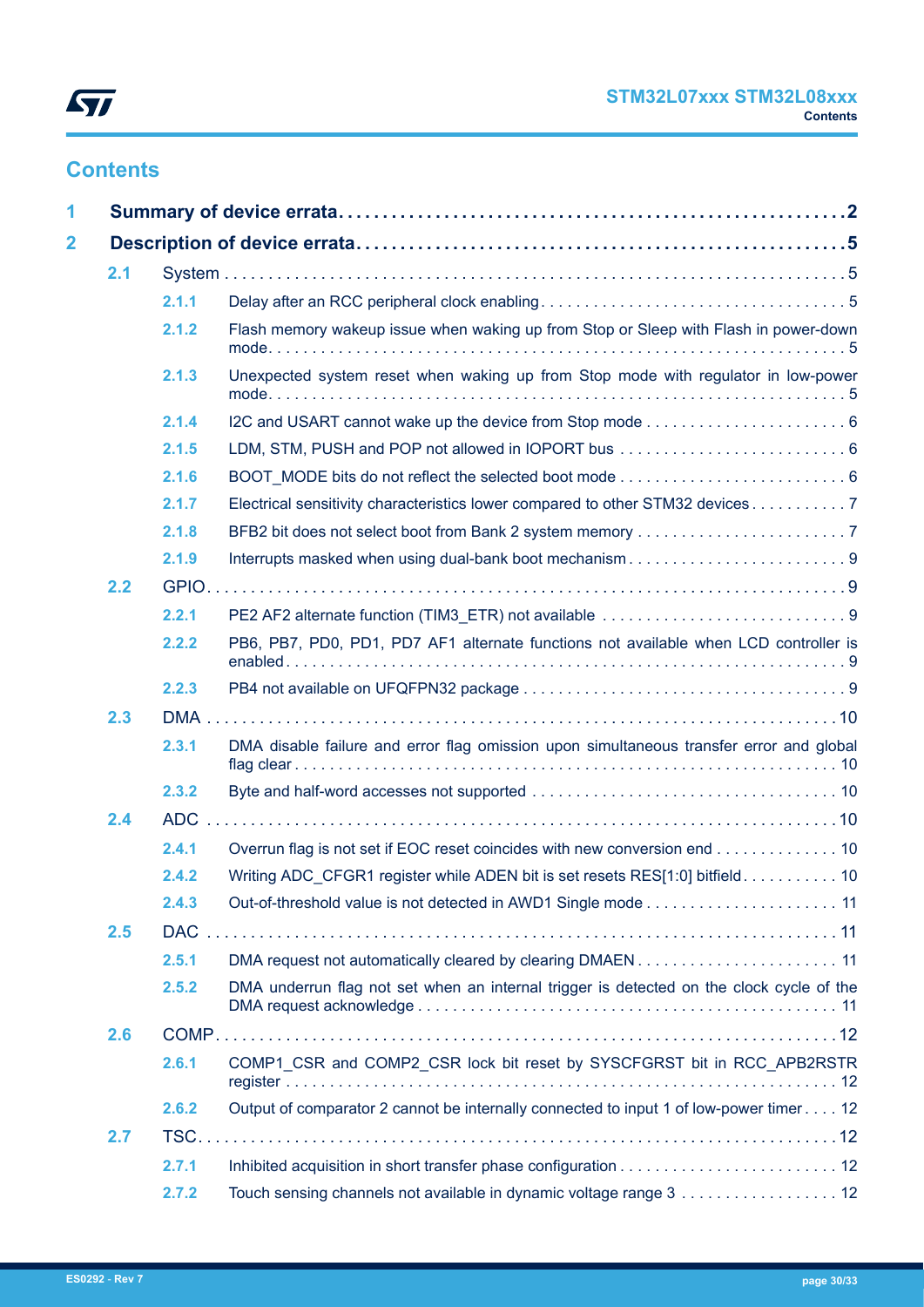## **STM32L07xxx STM32L08xxx Contents**

| 2.8  |        |                                                                                                      |  |
|------|--------|------------------------------------------------------------------------------------------------------|--|
|      | 2.8.1  |                                                                                                      |  |
| 2.9  |        |                                                                                                      |  |
|      | 2.9.1  | PWM re-enabled in automatic output enable mode despite of system break. 13                           |  |
|      | 2.9.2  |                                                                                                      |  |
|      | 2.9.3  |                                                                                                      |  |
|      | 2.9.4  |                                                                                                      |  |
| 2.10 |        |                                                                                                      |  |
|      | 2.10.1 | Device may remain stuck in LPTIM interrupt when entering Stop mode 14                                |  |
|      | 2.10.2 | Device may remain stuck in LPTIM interrupt when clearing event flag 15                               |  |
|      | 2.10.3 | LPTIM events and PWM output are delayed by 1 kernel clock cycle 15                                   |  |
| 2.11 |        |                                                                                                      |  |
|      | 2.11.1 |                                                                                                      |  |
|      | 2.11.2 |                                                                                                      |  |
|      | 2.11.3 |                                                                                                      |  |
|      | 2.11.4 | Calendar initialization may fail in case of consecutive INIT mode entry 18                           |  |
|      | 2.11.5 | Alarm flag may be repeatedly set when the core is stopped in debug 18                                |  |
| 2.12 |        |                                                                                                      |  |
|      | 2.12.1 | 10-bit master mode: new transfer cannot be launched if first part of the address is not              |  |
|      | 2.12.2 |                                                                                                      |  |
|      | 2.12.3 | Wrong data sampling when data setup time (t <sub>SU:DAT</sub> ) is shorter than one I2C kernel clock |  |
|      | 2.12.4 |                                                                                                      |  |
|      | 2.12.5 |                                                                                                      |  |
|      | 2.12.6 |                                                                                                      |  |
|      | 2.12.7 | START bit is cleared upon setting ADDRCF, not upon address match 21                                  |  |
|      | 2.12.8 |                                                                                                      |  |
|      | 2.12.9 |                                                                                                      |  |
| 2.13 |        |                                                                                                      |  |
|      | 2.13.1 |                                                                                                      |  |
|      | 2.13.2 |                                                                                                      |  |
|      | 2.13.3 |                                                                                                      |  |
|      | 2.13.4 | Receiver timeout counter wrong start in two-stop-bit configuration 23                                |  |
|      | 2.13.5 |                                                                                                      |  |
| 2.14 |        |                                                                                                      |  |
|      | 2.14.1 |                                                                                                      |  |
|      | 2.14.2 |                                                                                                      |  |

 $\sqrt{2}$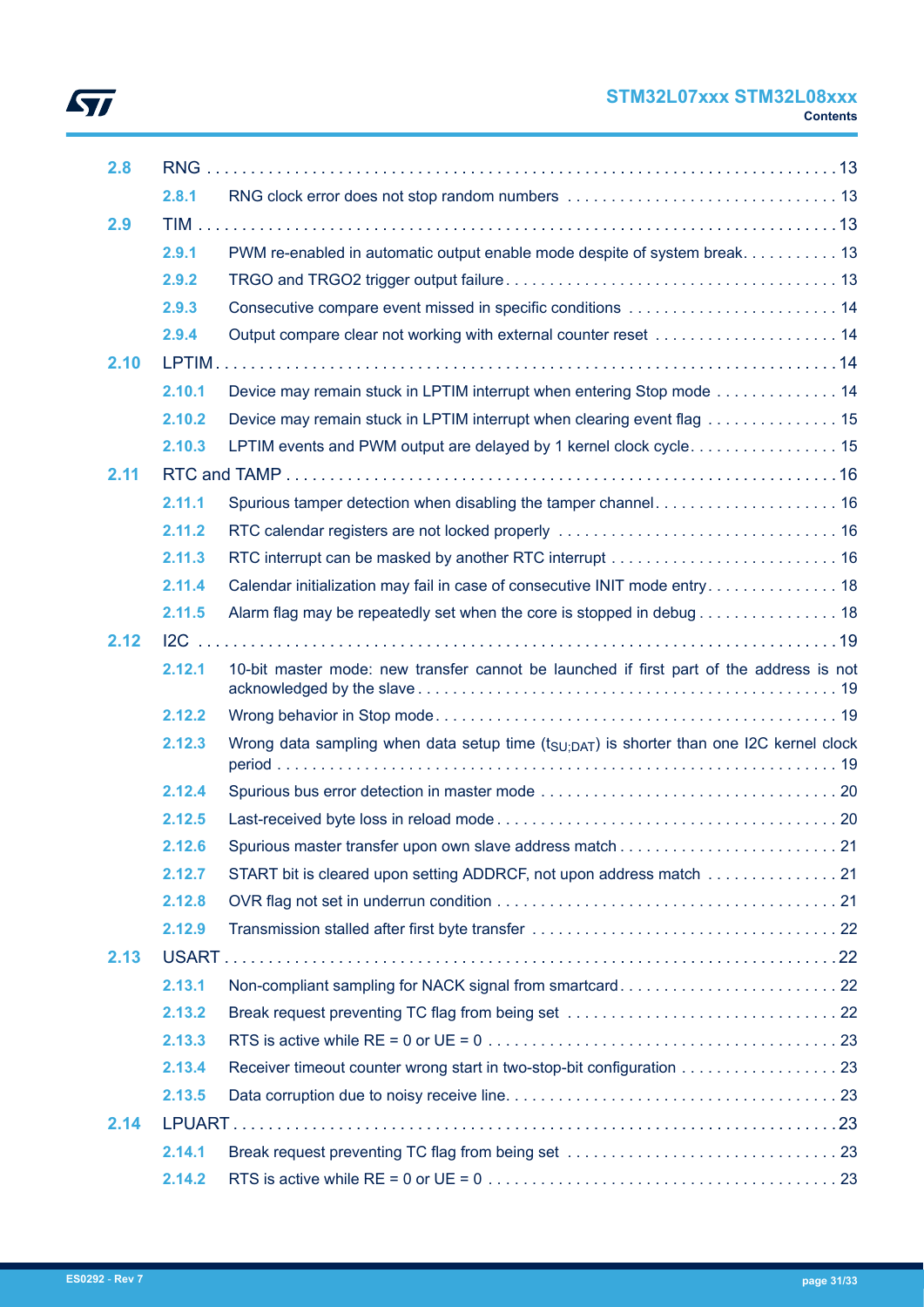

## **STM32L07xxx STM32L08xxx Contents**

|      | 2.14.3  | Receiver timeout counter wrong start in two-stop-bit configuration 24                    |
|------|---------|------------------------------------------------------------------------------------------|
|      | 2.14.4  |                                                                                          |
| 2.15 |         |                                                                                          |
|      | 2.15.1  |                                                                                          |
|      | 2.15.2  |                                                                                          |
|      | 2.15.3  | Corrupted last bit of data and/or CRC, received in master mode with delayed SCK feedback |
|      | 2.15.4  | SPI CRC corruption upon DMA transaction completion by another peripheral 26              |
|      | 2.15.5  | In $^{12}$ S slave mode, enabling I2S while WS is active causes desynchronization 26     |
|      | 2.15.6  | Wrong CRC in full-duplex mode handled by DMA with imbalanced setting of data counters.   |
|      | 2.15.7  | CRC error in SPI slave mode if internal NSS changes before CRC transfer 26               |
|      | 2.15.8  |                                                                                          |
|      | 2.15.9  | 1 <sup>2</sup> S slave in PCM short pulse mode sensitive to timing between WS and CK 27  |
|      | 2.15.10 | Limited SPI frequency when peripheral is configured in Master reception or in Slave      |
| 2.16 |         |                                                                                          |
|      | 2.16.1  |                                                                                          |
|      | 2.16.2  |                                                                                          |
|      | 2.16.3  |                                                                                          |
|      | 2.16.4  |                                                                                          |
|      |         |                                                                                          |
|      |         |                                                                                          |